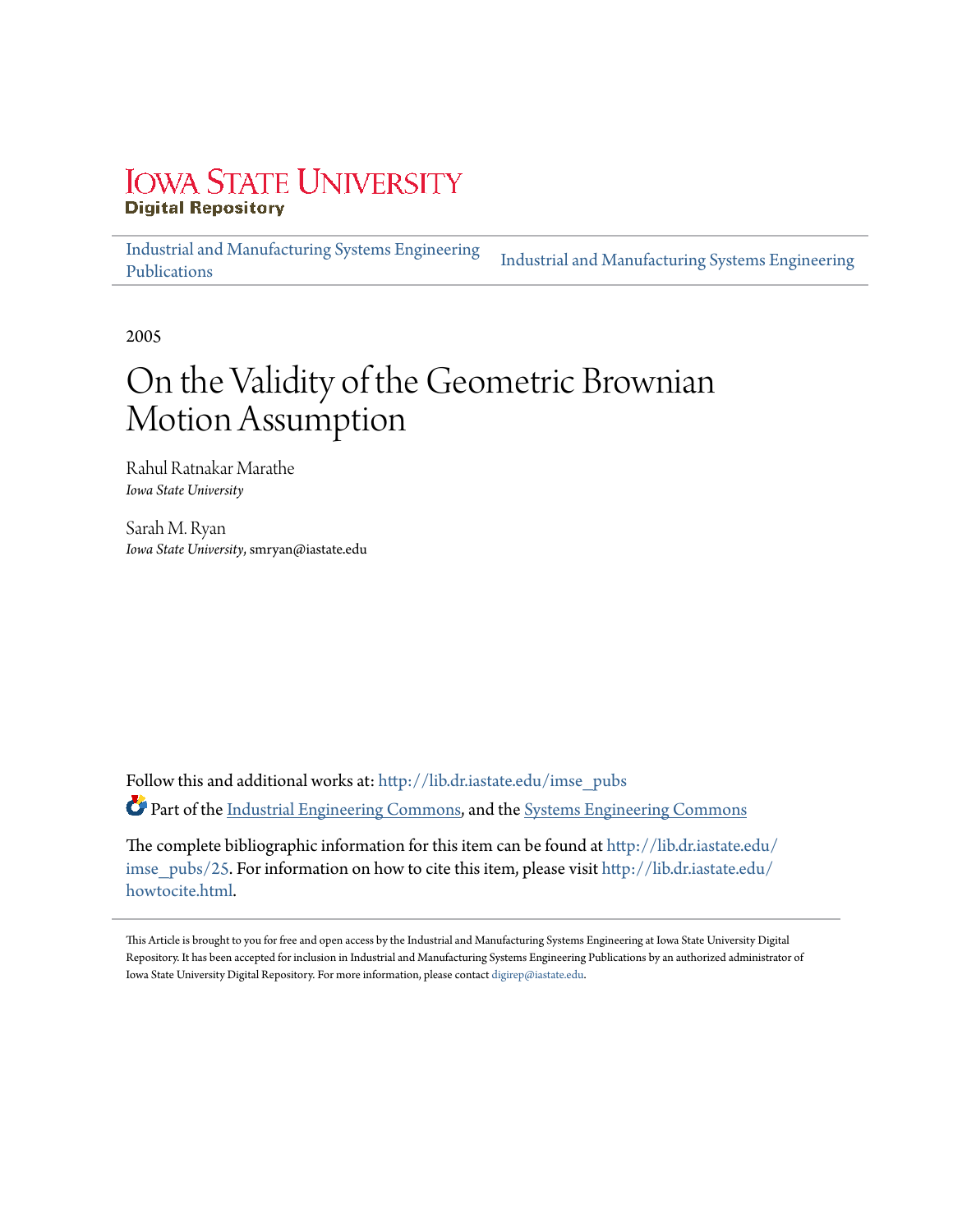# On the Validity of the Geometric Brownian Motion Assumption

#### **Abstract**

The geometric Brownian motion (GBM) process is frequently invoked as a model for such diverse quantities as stock prices, natural resource prices and the growth in demand for products or services. We discuss a process for checking whether a given time series follows the GBM process. Methods to remove seasonal variation from such a time series are also analyzed. Of four industries studied, the historical time series for usage of established services meet the criteria for a GBM; however, the data for growth of emergent services do not.

#### **Keywords**

engineering economics, geometric Brownian motion (GBM), lognormal growth, stock procies, chemical industry, electric utilities, industrial economics, industrial engineering, Brownian movement

#### **Disciplines**

Industrial Engineering | Systems Engineering

#### **Comments**

The Version of Record of this manuscript has been published and is available in Engineering Economist 2005, http://www.tandfonline.com/10.1080/00137910590949904. Posted with permission.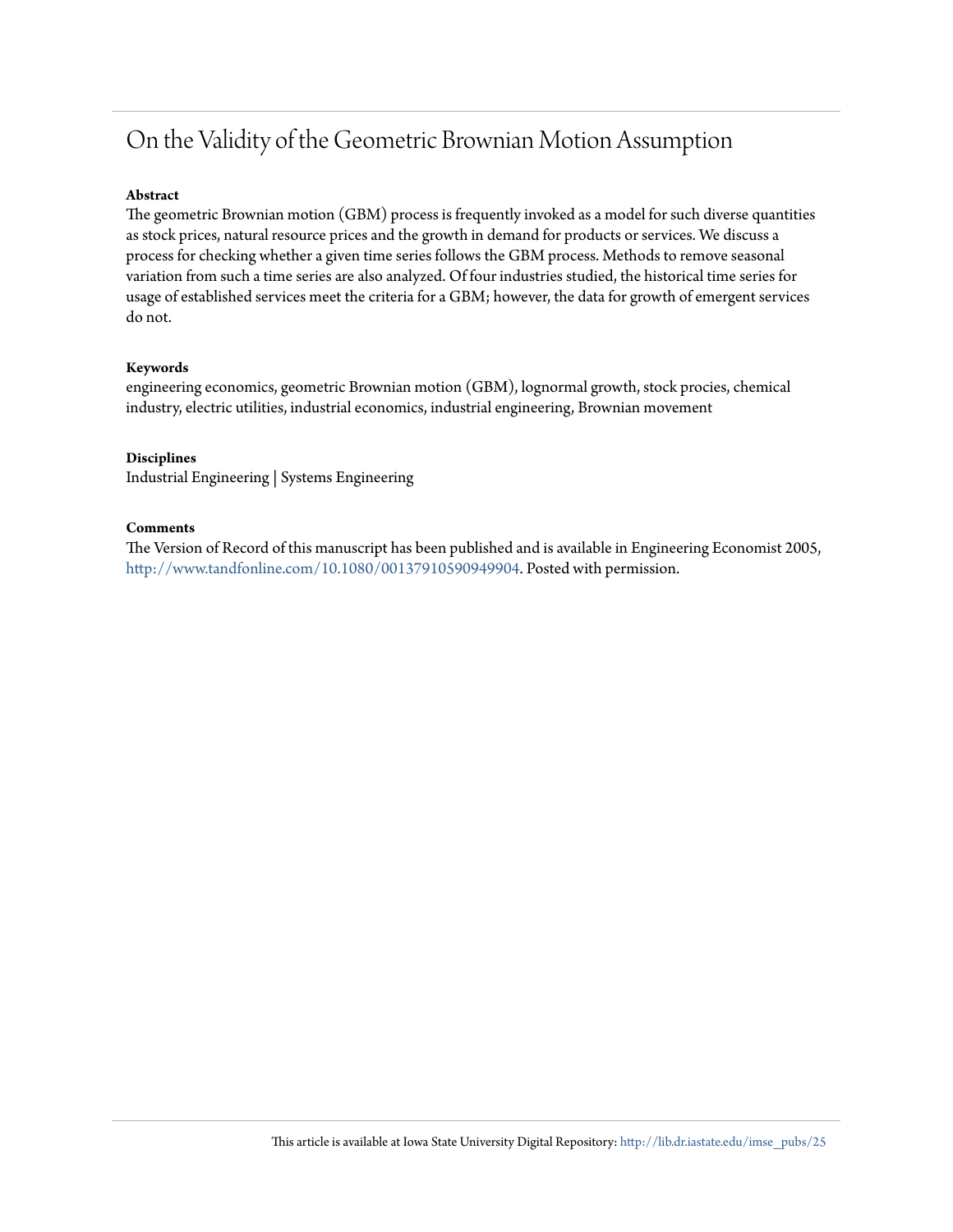# **On the Validity of the Geometric Brownian Motion Assumption**

Rahul R. Marathe Department of Industrial and Manufacturing Systems Engineering Iowa State University Ames, IA 50011-2164

Sarah M. Ryan\* Department of Industrial and Manufacturing Systems Engineering Iowa State University Ames, IA 50011-2164

\* Corresponding author: smryan@iastate.edu Phone: 515-294-4347

The Version of Record of this manuscript has been published and is available in Engineering Economist 2005, http://www.tandfonline.com/10.1080/00137910590949904. Posted with permission.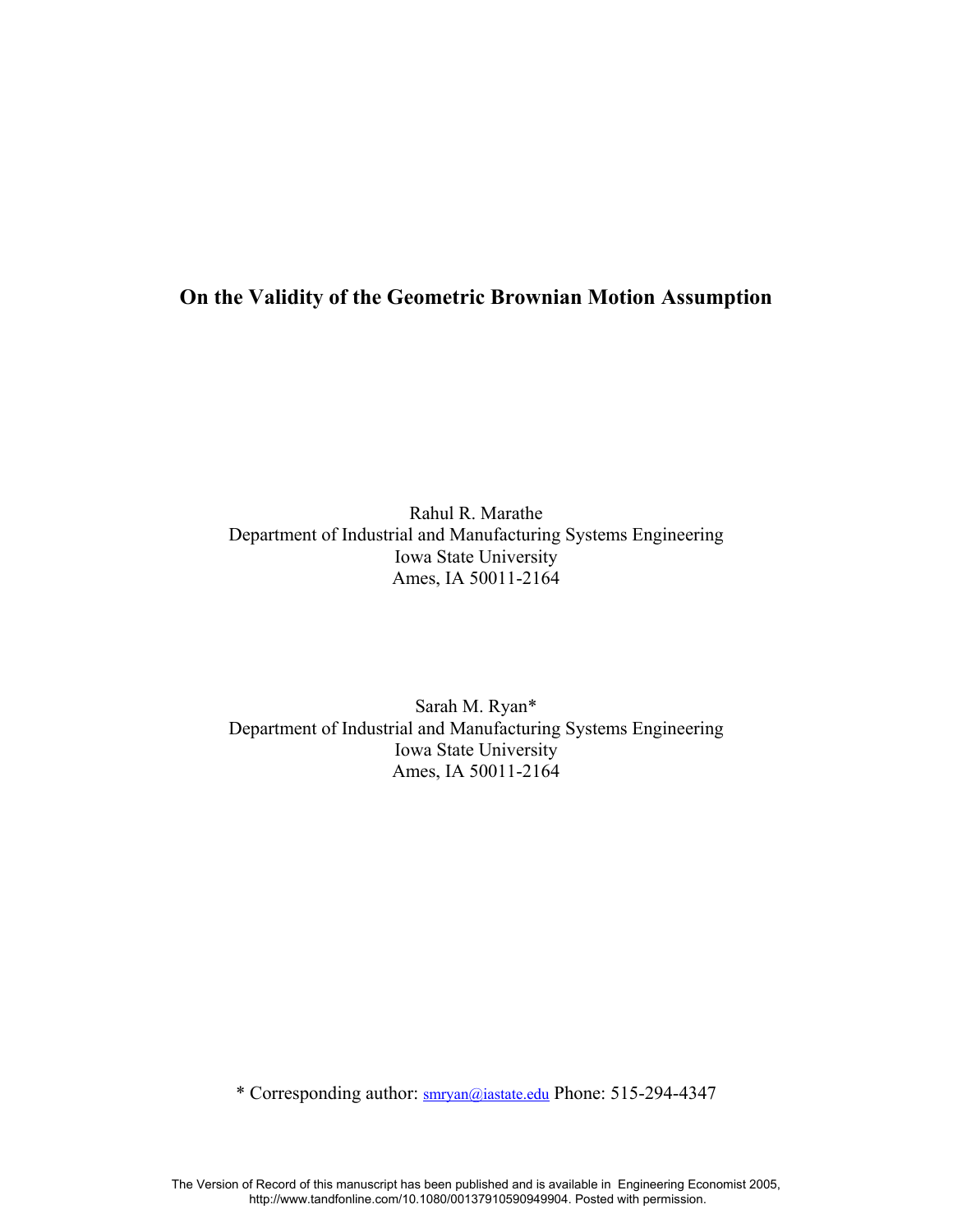## **On the Validity of the Geometric Brownian Motion Assumption**

#### **Abstract**

The geometric Brownian motion (GBM) process is frequently invoked as a model for such diverse quantities as stock prices, natural resource prices, and the growth in demand for products or services. We discuss a process for checking whether a given time series follows the GBM process. Methods to remove seasonal variation from such a time series are also analyzed. Of four industries studied, the historical time series for usage of established services meet the criteria for a GBM, however the data for growth of emergent services do not.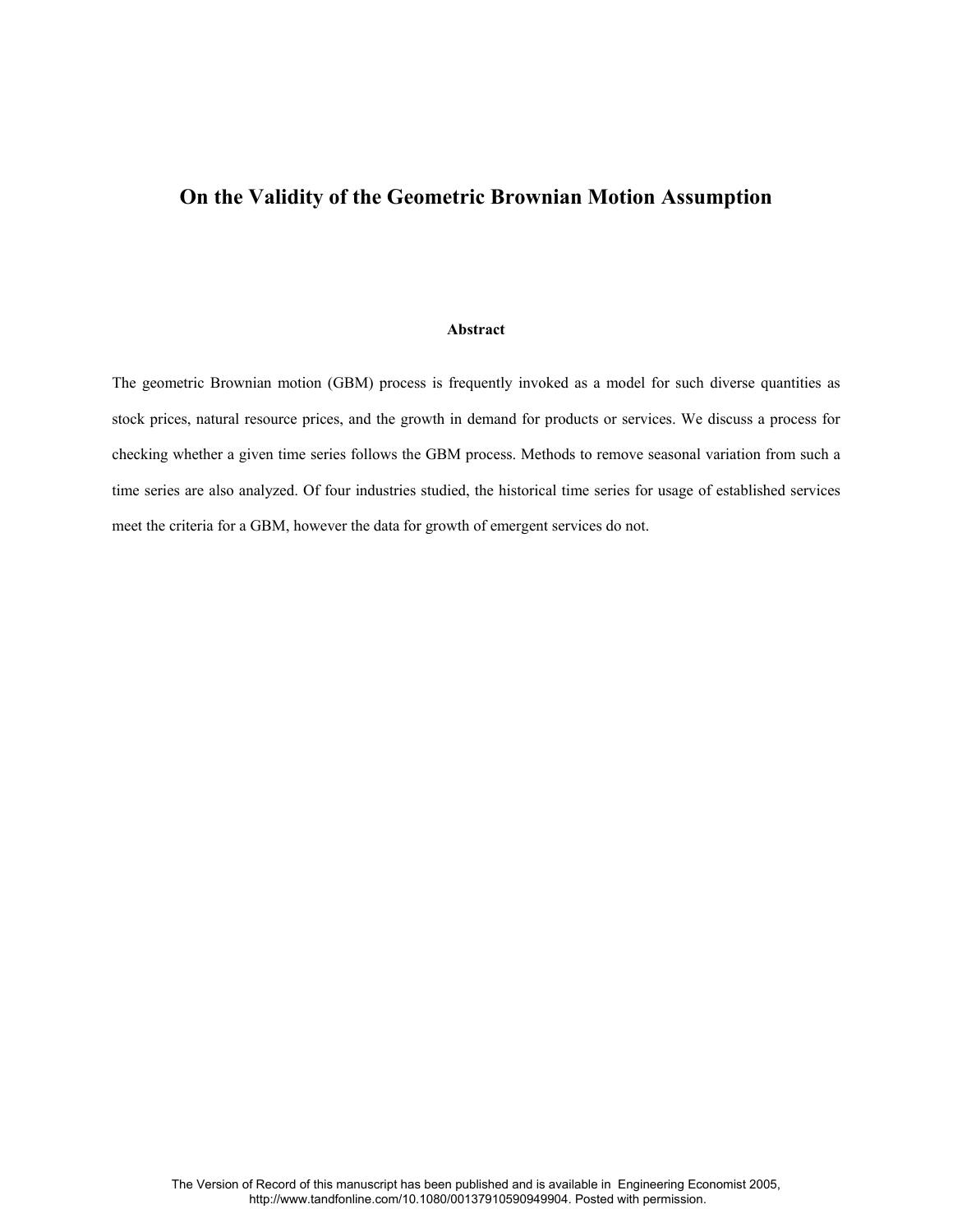#### **I. Introduction**

Many recent engineering economic analyses have relied on an implicit or explicit assumption that some quantity that changes over time with uncertainty follows a geometric Brownian motion (GBM) process. Below we briefly review a number of applications in different areas. The GBM process, also sometimes called a lognormal growth process, has gained wide acceptance as a valid model for the growth in the price of a stock over time. In fact, [9] refers to it as "the model for stock prices". Under this model, the Black-Scholes formulas for pricing European call and put options, as well as their variations for a few of the more complex derivatives, provide relatively simple analytical evaluation of asymmetric risks. The increasingly numerous and varied applications of the GBM model to processes other than the stock price motivate this paper: to review the assumptions underlying the GBM model, outline established statistical procedures for checking these assumptions, and illustrate their applications to actual data series.

Many recent examples of GBM models have arisen in real options analysis, in which the value of some "underlying asset" is assumed to evolve similarly to a stock price. In some cases, the GBM assumption is stated explicitly, while in others it is implicitly used when options are evaluated by the Black-Scholes formula. In [17], the cost of applying quality control charts was quantified using real option pricing methods, where both the sales volume and the price of a product were assumed to follow GBM processes. The same authors discussed the problem of product outsourcing as a real options problem in [18]. Here, three variables are supposed to follow the GBM process; viz. the unit cost of internally producing the item, the unit outsourcing cost of the item, and the unit delivery cost of outsourced items during the time interval. The GBM process has been also assumed in problems related to natural resources. In [25] the real options theory is applied to decisions of establishing a new forest stand and it is assumed that the future net prices of roundwood follow a GBM process. In [2], the Black-Scholes option pricing formula is applied to the capital allocation for investment. For the machine replacement problem considered in the paper, the present value of the machine cash flows is modeled as a GBM process. The options value of expansion flexibility in evaluating manufacturing investment is studied in [13], wherein the authors use sequential exchange options to value expansion flexibility in justifying the investment. In valuing flexibility an initial investment is considered as being analogous to purchasing an option to exchange one risky asset (subsequent investment, called the delivery asset) for another risky asset (returns accruing from the subsequent asset, called the optioned asset) within a time period from the initial investment. The prices for both of the assets are assumed to follow the GBM.

The GBM model has also been used to represent future demand in capacity studies. In [28], the authors studied capacity utilization over time assuming demand followed a GBM. An indirect validation of the assumption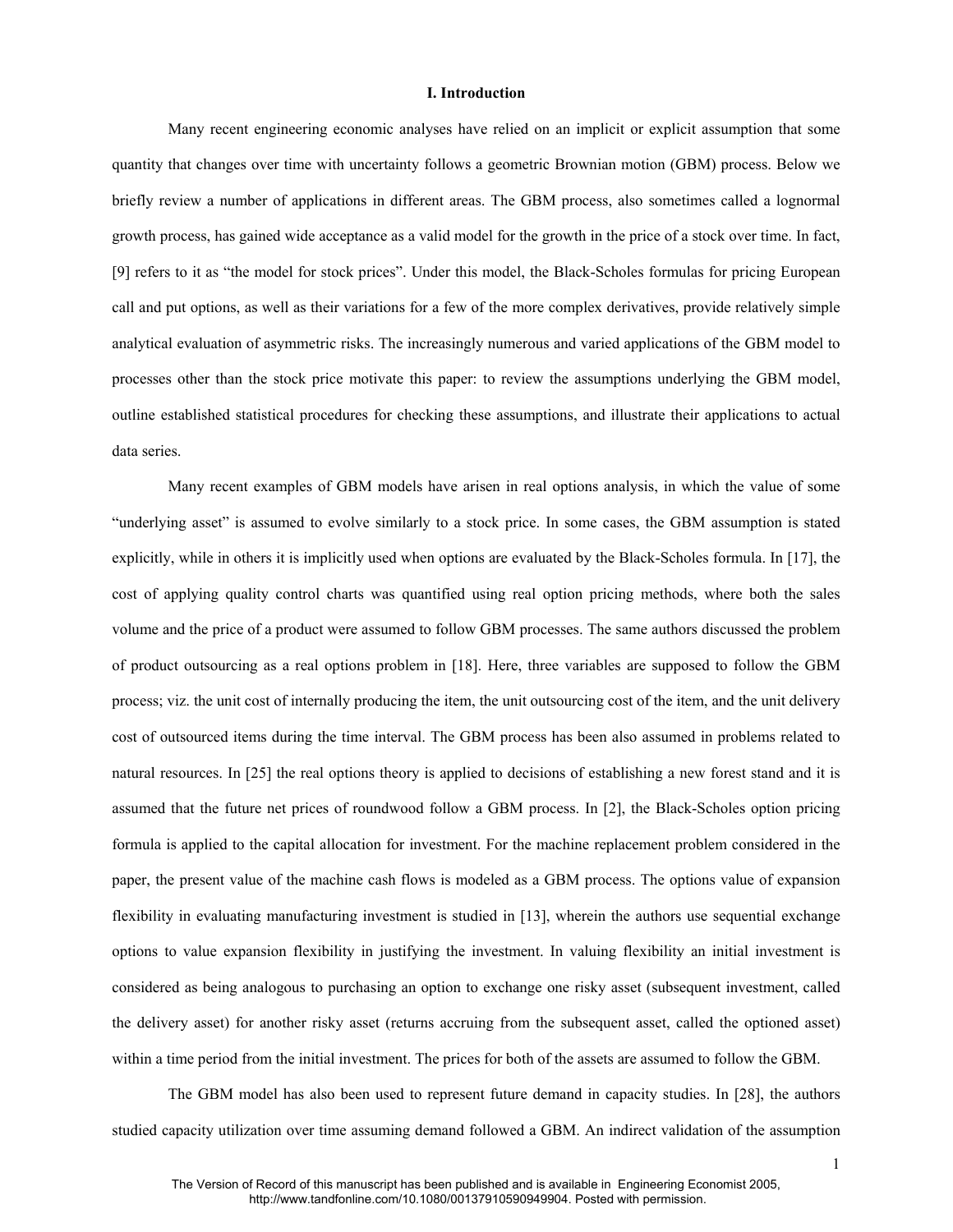was provided by [14], which showed in an empirical study of the chemical industry that actual capacity utilization matched the predictions from the model in [28]. In [22] demand for services in rapidly growing industries was assumed to follow a GBM and the expansion policy to minimize cost subject to a service level constraint was developed and analyzed. In this paper, we analyze data to test whether the GBM model is valid for demand; however, the methods we employ are applicable to any data series. Our approach is motivated by Ross [20], who analyzed data for crude oil prices and found that they were inconsistent with a key assumption of the GBM model. In this paper we also consider seasonal effects and show how to remove them before testing for the GBM characteristics. The effect of seasonality may be overcome in financial markets: Samuelson [23] proved that, even when spot prices have systematic seasonal variation, futures prices will not. However, in the demand series we examine in this paper, there are no quantities analogous to futures prices. As pointed out in [25], the GBM process assumption must be subject to test. Where significant financial impacts may result from the decision, it is of utmost importance to verify that a time series follows the GBM process, before relying on the result of such an assumption.

The next section discusses the theory of the GBM process and the parameters involved. The definitions and concepts of the Brownian motion used in the paper are explained in this section. Some data series may contain seasonal variation in addition to exponential growth with uncertainty. Hence before testing the GBM assumption the data series must be deseasonalized. In Section III, two methods of removing the seasonal indices are studied and the unbiased method is selected. Finally, the theory and methods developed in sections II and III are applied to real-life time series in Section IV. The data analyzed in this paper are from varied industries. As the cellular phone industry has been growing multi-fold over short recent intervals, it makes an interesting case to be considered as a GBM process. Also analyzed are airline passenger enplanements, electric power consumption and the growth of the Internet. Finally the results obtained from the data are discussed and summarized. We have our concluding remarks and plan for future work in the last section.

#### **II. Geometric Brownian Motion (GBM) Process**

#### **2.1 Preliminaries**

A Markov process is a particular type of stochastic process where only the present value of a variable is relevant for predicting the future. The past history of the variable and the way that the present has emerged from the past are irrelevant. A Wiener process is a type of Markov stochastic process in which the mean change in the value of the variable is zero with the variance of change equal to one per unit time. The Wiener process was first applied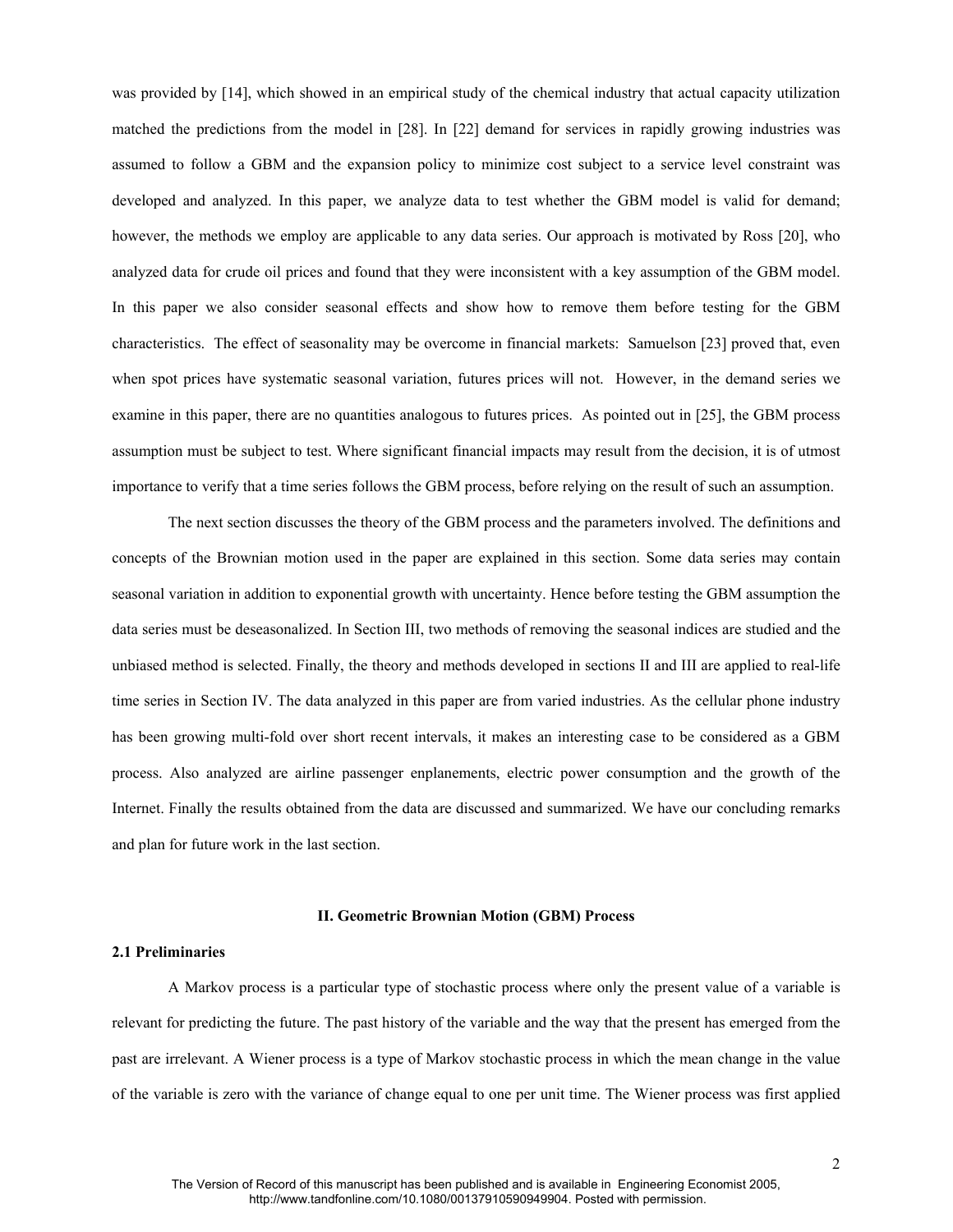in physics to describe the motion of a particle that is subject to a large number of small molecular shocks and was called Brownian motion [9]. The mathematical description of the process was later developed by Wiener [20].

If a stochastic process  $\{z(t), t \ge 0\}$  follows a Brownian motion process, it exhibits the following two properties.

- Property I: The change in the value of *z*,  $\Delta z$ , over a time interval of length  $\Delta t$  is proportional to the square root of  $\Delta t$  where the multiplier is random; specifically,  $\Delta z = z(t + \Delta t) - z(t) = \varepsilon \sqrt{\Delta t}$ , where  $\varepsilon$  is a standard normal random variable. Hence values of ∆*z* follow a normal distribution with mean 0 and variance equal to the change in time (∆*t*) over which ∆*z* is measured.
- Property II: The changes in the value of *z(t)* for any two non-overlapping intervals of time are independent.

 Using the principles of ordinary calculus where it is usual to proceed from small changes to the limit as the small changes becomes closer to zero, the Wiener process is the limit as  $\Delta t \rightarrow 0$  of the process described above for *z(t)*.

A Wiener process is not differentiable with respect to time [15] as seen from the fact that:

$$
E\left[\frac{z(s) - z(t)}{s - t}\right]^2 = \frac{s - t}{(s - t)^2} = \frac{1}{s - t} \to \infty, \text{ as } s - t \to 0.
$$

However, it is useful to define a term for the expression  $dz/dt$ . A term commonly used in engineering to denote this quantity is white noise. The white noise process is the derivative of the Brownian motion process, which does not exist in the normal sense.

The standard Brownian motion process has a drift rate of zero and a variance of one. The drift rate of zero means that the expected value of *z* at any future time is equal to the current value. The variance of one means that variance of the change in *z* in a time interval of length *T* is equal to *T*. The Brownian motion process is the basis for a collection of more general processes. These generalizations are obtained by inserting white noise in an ordinary differential equation.

A generalized Brownian motion process is of the type:  $dx = a dt + b dz$ , where *a* and *b* are constants and z is a Brownian motion process. To understand the equation, each of the components is considered separately. The first term implies that *x* has an expected drift rate of *a* per time unit, whereas the second term involving *dz* can be regarded as adding noise or variability to the path followed by *x*. The amount of this noise is *b* times the differential of the Brownian motion process. Hence for a small interval of time, the change in the value of *x*, ∆*x* , is given by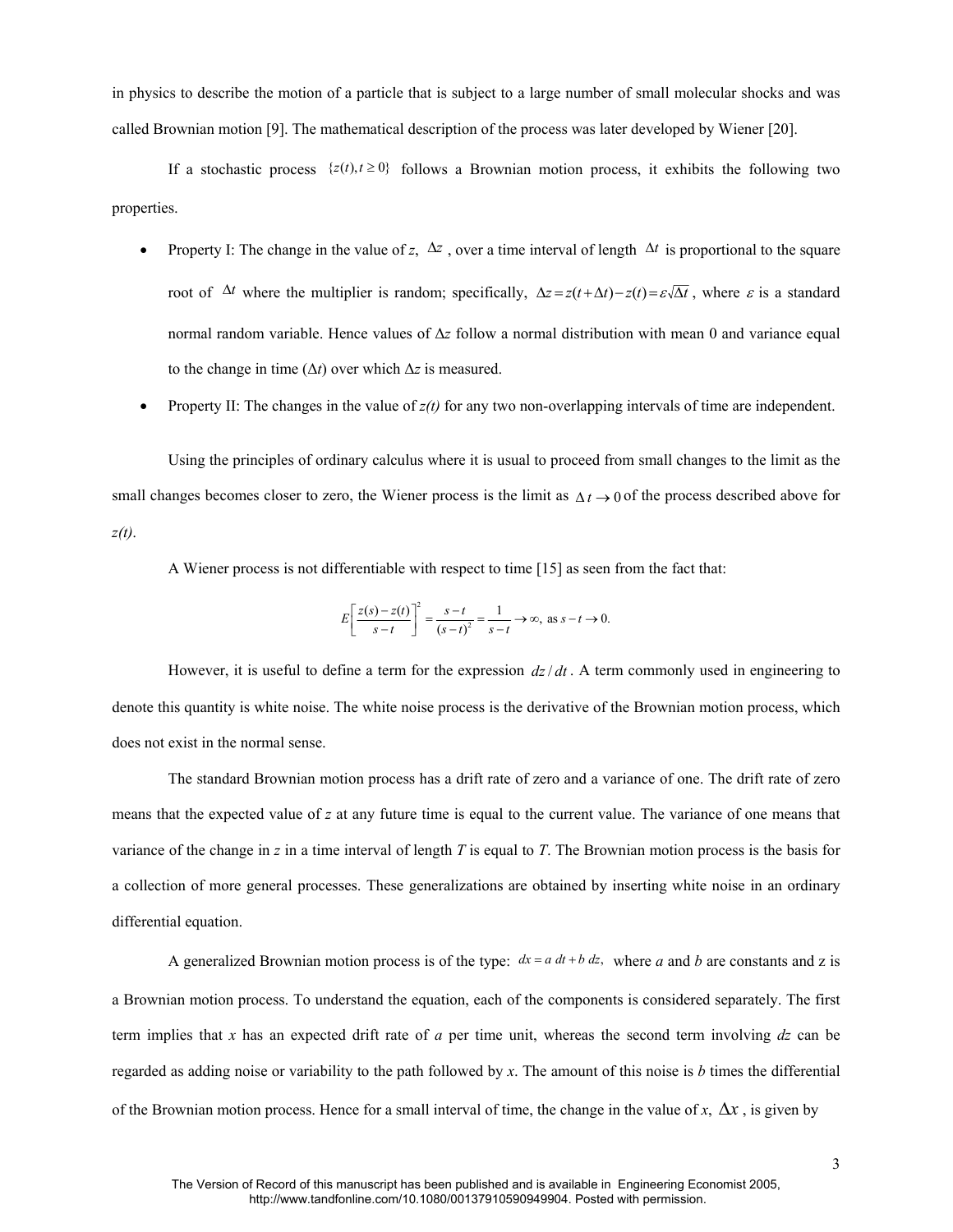$$
\Delta x = a \Delta t + b \varepsilon \sqrt{\Delta t} \ .
$$

Thus  $\Delta x$  has a normal distribution with mean  $a\Delta t$  and variance  $b^2\Delta t$ .

Further generalization of the Wiener process yields the Ito process, where the constants *a* and *b* may depend on the values of *x* and *t*. The Ito process is of the form [9]:

$$
dx = a(x,t)dt + b(x,t)dz .
$$

#### **2.2 Definition of Geometric Brownian Motion Process**

The case of stock prices is slightly different from the generalized Brownian motion process. In the case of the Brownian motion process, a constant drift rate was assumed. However, in the case of stock prices, it is not the drift rate that is constant. For stock prices, the return on investment is assumed to be constant, where the rate of return at a given time is the ratio of the drift rate to the value of the stock at that time. Hence the constant expected drift-rate assumption in the case of Brownian motion process is inappropriate and needs to be replaced by an assumption of constant expected rate of return [9].

Let *Y* be the price of the stock at time *t* and assume the expected drift rate is  $\mu Y$  for some constant  $\mu$ . This means that in a short interval of time  $\Delta t$ , the expected increase in *Y* is  $\mu Y \Delta t$ . The constant parameter  $\mu$  is the expected rate of return. If the volatility of the stock price is zero, then the model implies that  $\Delta Y = \mu Y \Delta t$ , and when the limit is taken as  $\Delta t \to 0$ , the expected stock price at time *T* finally becomes  $E[Y_T] = Y_0 e^{\mu T}$ , where  $Y_0$  is the original value.

However, the stock prices do have volatility. Hence taking that into consideration, the above model can be written as

$$
dY = \mu Y dt + \sigma Y dz, \text{ or } \frac{\Delta Y}{Y} = \mu \Delta t + \sigma \varepsilon \sqrt{\Delta t}.
$$

The first term of the second equation above is the expected value of the return provided by the stock for a time period of  $\Delta t$  and the second term is the stochastic component of the return. Here  $\sigma$  is the volatility rate. Taking limits as  $\Delta t \rightarrow 0$ , we have

$$
E[Y_T] = Y_0 e^{(\mu + \frac{\sigma^2}{2})T}.
$$

Geometric Brownian motion is useful in modeling stock prices over time when one believes that the percentage changes over equal length, non-overlapping intervals are independent and identically distributed. For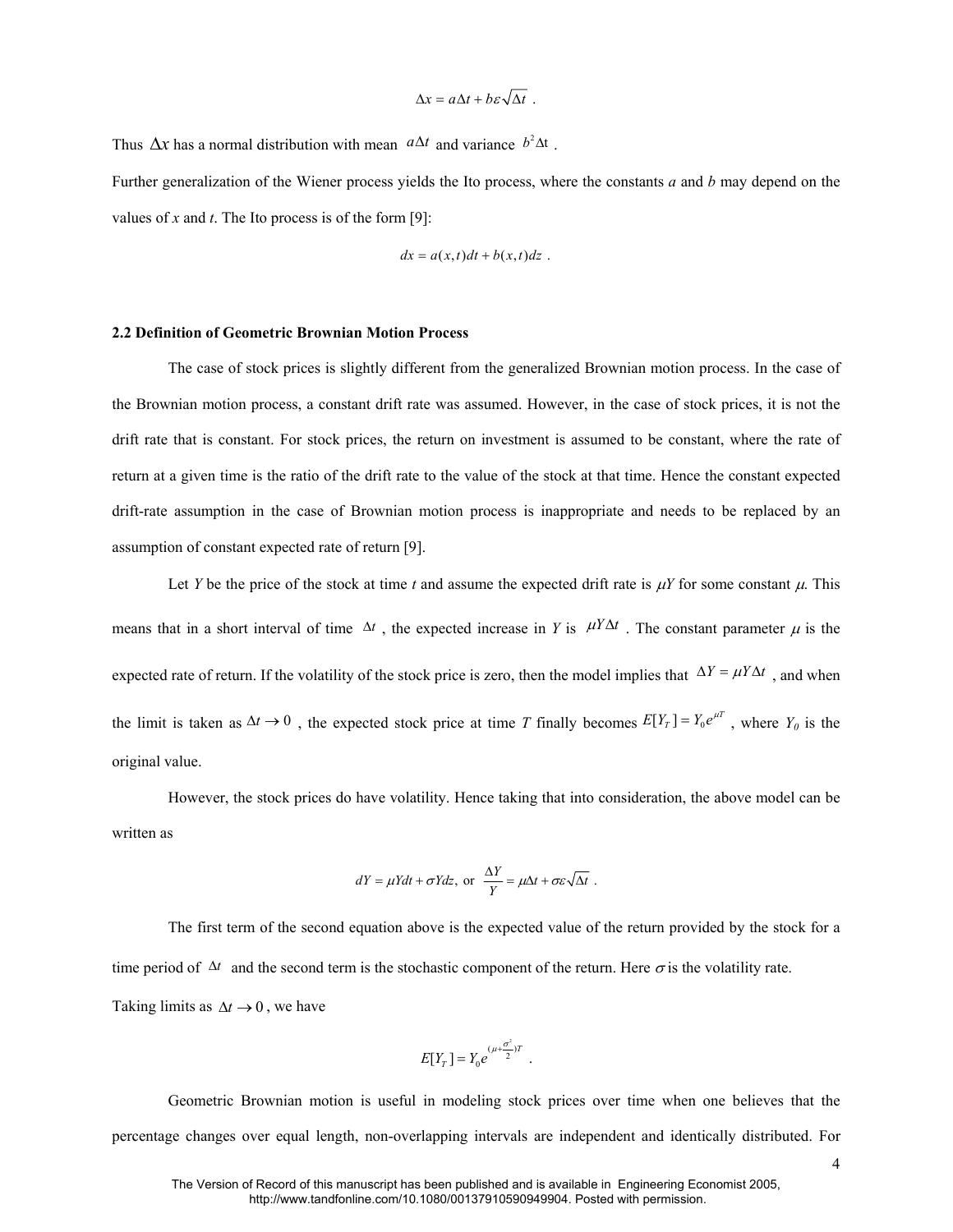example, if  $Y_n$  is the price of the stock at time  $n = 0, 1, 2...$  then it is reasonable to suppose that the ratios  $Y_{n+1}/Y_n$ ,

 $n \ge 1$ , are independent and identically distributed [21]. Let  $u_n = \frac{u_{n+1}}{Y_n}$ .  $u_n = \frac{Y_{n+1}}{Y_n}$ . After taking the log of both sides and rearranging, we have,  $\ln(Y_{n+1}) = \ln(Y_n) + \ln(u_n)$ . Now let  $w(n) = \ln(u_n)$ , that is  $w(n) = \ln(Y_{n+1}) - \ln(Y_n)$ .

If  $w(n)$  for  $n \ge 1$  are independent and are identically distributed normal random variables with mean  $\mu$  and variance  $\sigma^2$ , it can be said that the variable  $u_n$  will have a lognormal distribution [15]. The successive prices can be found to be [15]  $Y_t = u_{t-1}u_{t-2} \cdots u_0Y_0$ . Taking the natural log of this equation, we have

$$
\ln[Y_{i}] = \ln[Y_{0}] + \sum_{i=0}^{k-1} \ln[u_{i}] = \ln[Y_{0}] + \sum_{i=0}^{k-1} w(i)
$$

The term  $ln[Y_0]$  is constant, and the  $w(i)$ 's are each normal random variables. Since the sum of normal variables is a normal random variable, it follows that *ln[Yt]* is a normal random variable. Hence the stock price *Y<sup>t</sup>* has a lognormal distribution, with

$$
E\left[\ln\left(\frac{Y_t}{Y_0}\right)\right] = \mu t
$$
  
 
$$
Var\left(\ln\left(\frac{Y_t}{Y_0}\right)\right) = \sigma^2 t.
$$

Thus, it can be seen that the ratio  $\ln \left( \frac{I_{k+l}}{Y_k} \right)$ *Y Y*  $\left(\frac{Y_{k+t}}{Y_k}\right)$  has distribution approaching that of a normal random variable with mean  $\mu$ t and variance  $\sigma^2$ t.

The Geometric Brownian Motion process can formally be defined as follows [20]:

We say that the variable  $Y_k$ ,  $0 \le k < \infty$ , follows a GBM (with drift parameter  $\mu$  and volatility parameter  $\sigma$ )

if, for all nonnegative values of *k* and *t*, the random variable  $\frac{t_{k+t}}{Y}$ *k Y Y*  $\frac{H}{I}$  is independent of all values of the variable up to

time *k* and if in addition,  $\ln \left( \frac{I_{k+t}}{Y_k} \right)$ *Y Y*  $\left(\frac{Y_{k+t}}{Y_k}\right)$  has a normal distribution with mean  $\mu$ t and variance  $\sigma^2 t$ , independent of *k*, where  $\mu$  and  $\sigma$  are constants.

#### **2.3 Checking for GBM Process Fit**

After any seasonal variation is removed from the data, the data can be tested for the GBM process. Referring to the analysis above, there are two assumptions to be satisfied [20]: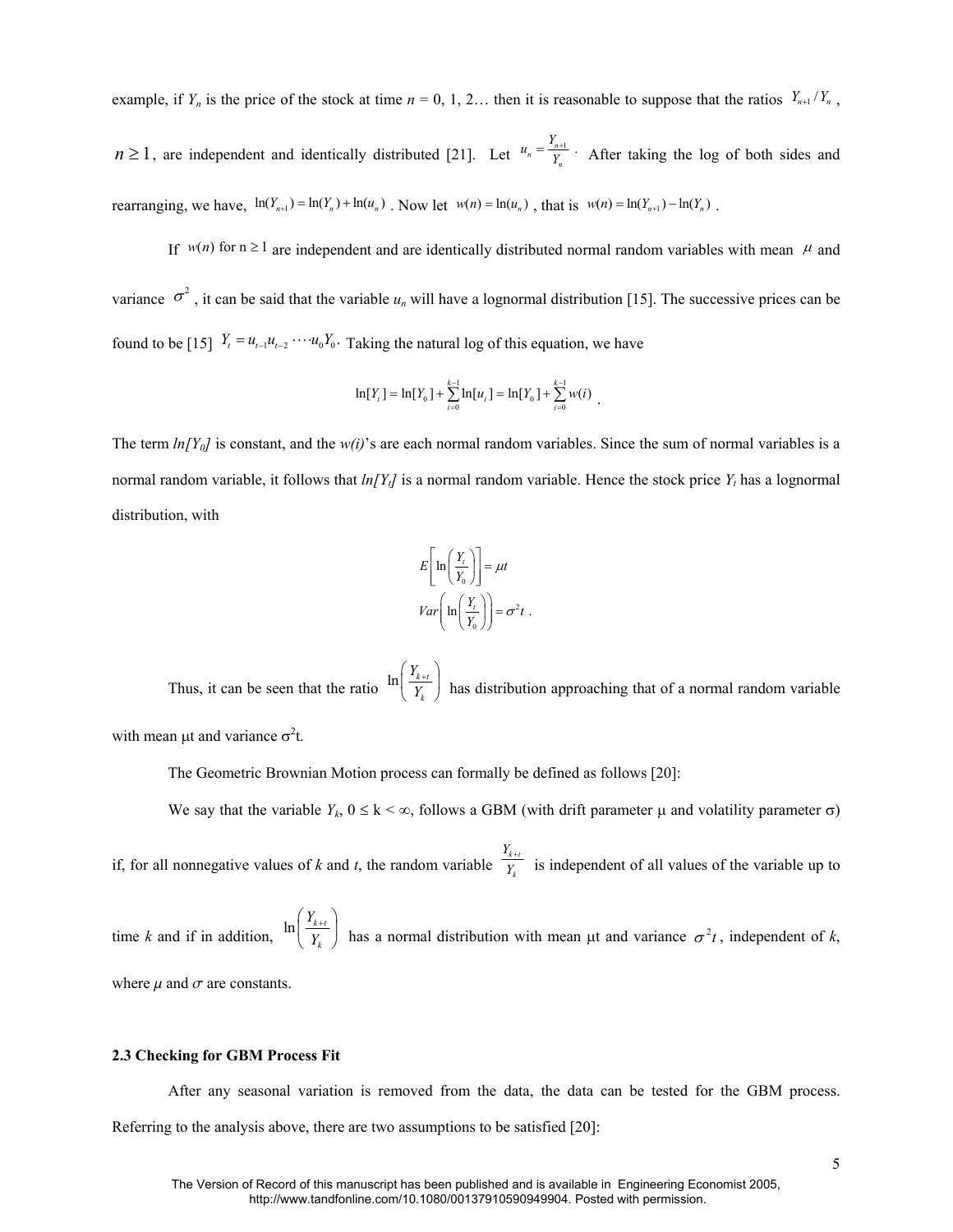- 1. Normality of the log ratios (*w(k)*) with constant mean and variance
- 2. Independence from previous data (log ratios independent of their past values).

#### **2.3.1 Normality:**

The simplest (however not very accurate) way to check for normality is to plot a histogram of the log ratios and compare it to a normal distribution plot. Another graphical method of testing the normality assumption is to examine the **normal probability plot**. A normal probability plot, also known as a normal Q-Q plot or normal quantile-quantile plot, is the plot of the ordered data values against the associated quantiles of the normal distribution. For data from a normal distribution, the points of the plot should lie close to a straight line.

The statistical tests of normality can be conducted in many ways by using any of the goodness-of-fit tests on the *w(k)* values. One way is to run a chi-square test for goodness-of-fit. Another goodness-of-fit test is the **Shapiro-Wilk W** Test [24]. This is the test used in the statistical package JMP for  $n \le 2000$  [12]. In this test, the hypothesis set is:

 $H<sub>0</sub>$ : The distribution is normal, against

Ha : The distribution is not normal.

The test gives the value of the statistic 'W' and the corresponding p-value. The p-value is compared to the specified level of significance  $\alpha$ . If the observed p-value is greater than the level of significance the test statistic is not in the rejection region and the null hypothesis of a normal distribution cannot be rejected. Note that a large pvalue does not definitively identify the data as normally distributed; it only means that the data could plausibly have been generated by a normal distribution.

#### **2.3.2 Independence from the past data:**

To test the serial independence of the *w(k)*, the **chi-square test on two-way tables** [3] can be used. The chi-square test provides a method for testing the association between the row and column variables in a two-way table. The null hypothesis is

*H*<sub>0</sub>: There is no association between the variables (in other words, one variable does not vary according to the other variable), while the alternative hypothesis is

*Ha*: Some association does exist. (The alternative hypothesis does not specify the type of association; close attention to the data is required to interpret the information provided by the test.)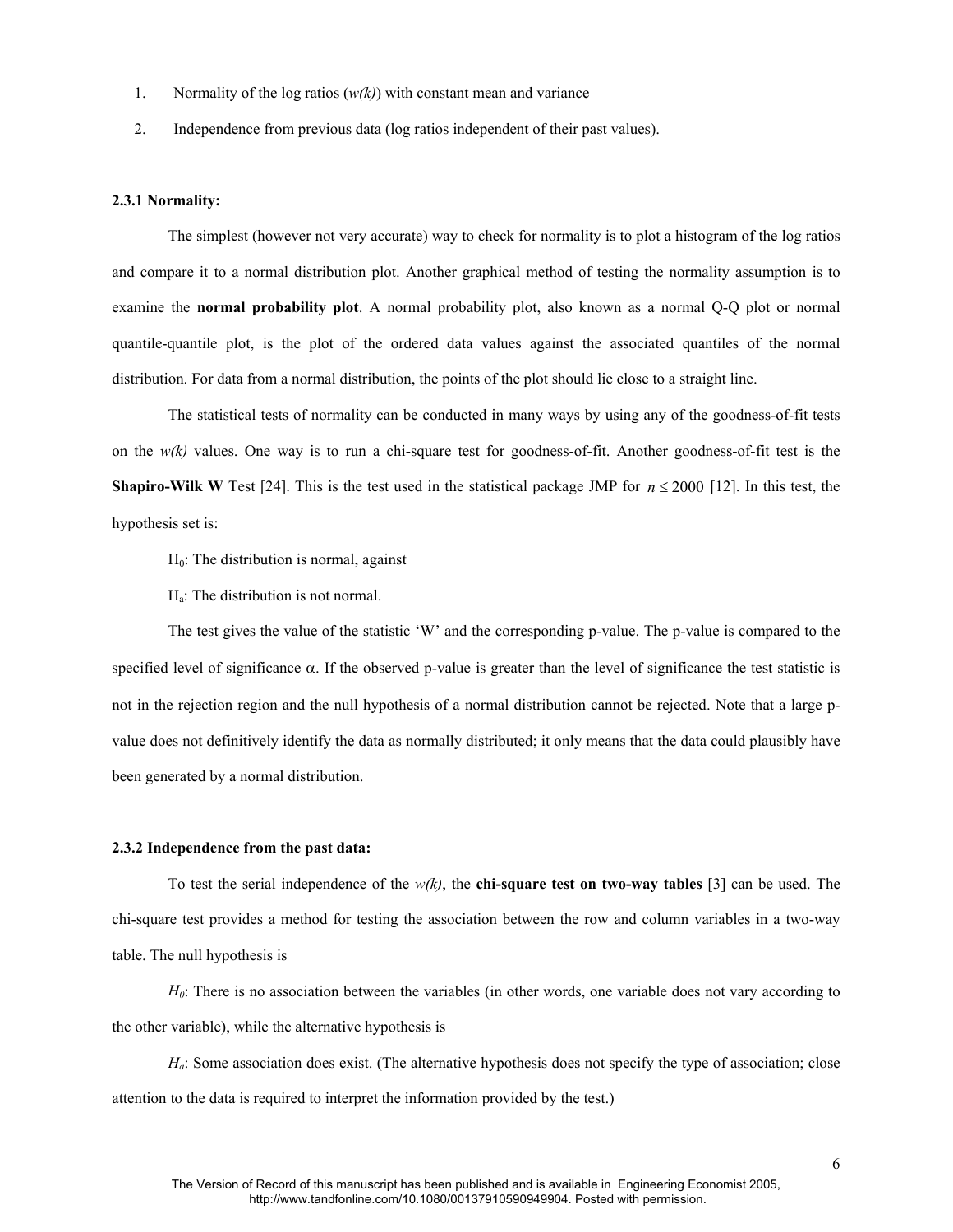The chi-square test is based on a test statistic that measures the divergence of the observed data from the values that would be expected under the null hypothesis of no association.

To test serial independence of the  $w(k)$  values, the two variables in the chi-square test are  $w(k)$  and  $w(k+1)$ for each *k*. To carry out the test the log ratios are segregated into different groups (or intervals) depending on the number of data points and the range of data values. These groups or intervals of the log ratios are formed in such a way that number of observed values in each of the intervals is approximately equal. The two way table is formulated on the concept that the probability of  $w(k)$  being in state *j* (interval *j*) now after being in state *i* (interval *i*) in the last period is equal for all *j*. Equivalently, if a daily data series follows a GBM process, then tomorrow's state will not depend on today's state. One way to verify that is to see the proportion of time that an observation in state *i* is followed by a state *j* observation [20]. Thus the two way table is constructed with rows of state *i* and columns of state *j*. Under the GBM process model, tomorrow's change would be unaffected by today's change and so the theoretically expected percentages in the two-way table would be same for all rows. The expected value for each cell in a two-way table is equal to *n*  $(row total)*(col. total)$ , where *n* is the total number of observations included in the table, row total is the total number of data points in state *i*, and column total is the total number of data points in state *j*. Once the expected values have been computed, the chi-square test statistic is computed as  $\chi^2 = \sum \frac{(observed - expected)^2}{expected frequency}$  where the square of the differences between the observed and expected values in

each cell, divided by the expected value, are added across all of the cells in the table.

The distribution of the statistic  $X^2$  is chi-square with  $(r-1)(c-1)$  degrees of freedom, where *r* represents the number of rows in the two-way table and *c* represents the number of columns. The p-value for the chi-square test is  $P(\chi^2 \geq X^2)$ , the probability of observing a value at least as extreme as the test statistic for a chi-square distribution with  $(r-1)(c-1)$  degrees of freedom. A small p-value indicates support for the alternative hypothesis; in our case suggesting that successive log ratios are not independent. Note once again that a p-value greater than the chosen level of significance does not positively confirm that the log ratios are serially independent, but it indicates that the data do not contradict that assumption.

#### **III. Seasonality**

As mentioned above, the data from various industries were considered for their fit to the GBM process. In some cases the time series exhibited trend and/or seasonal patterns. The usual assumption is that four separate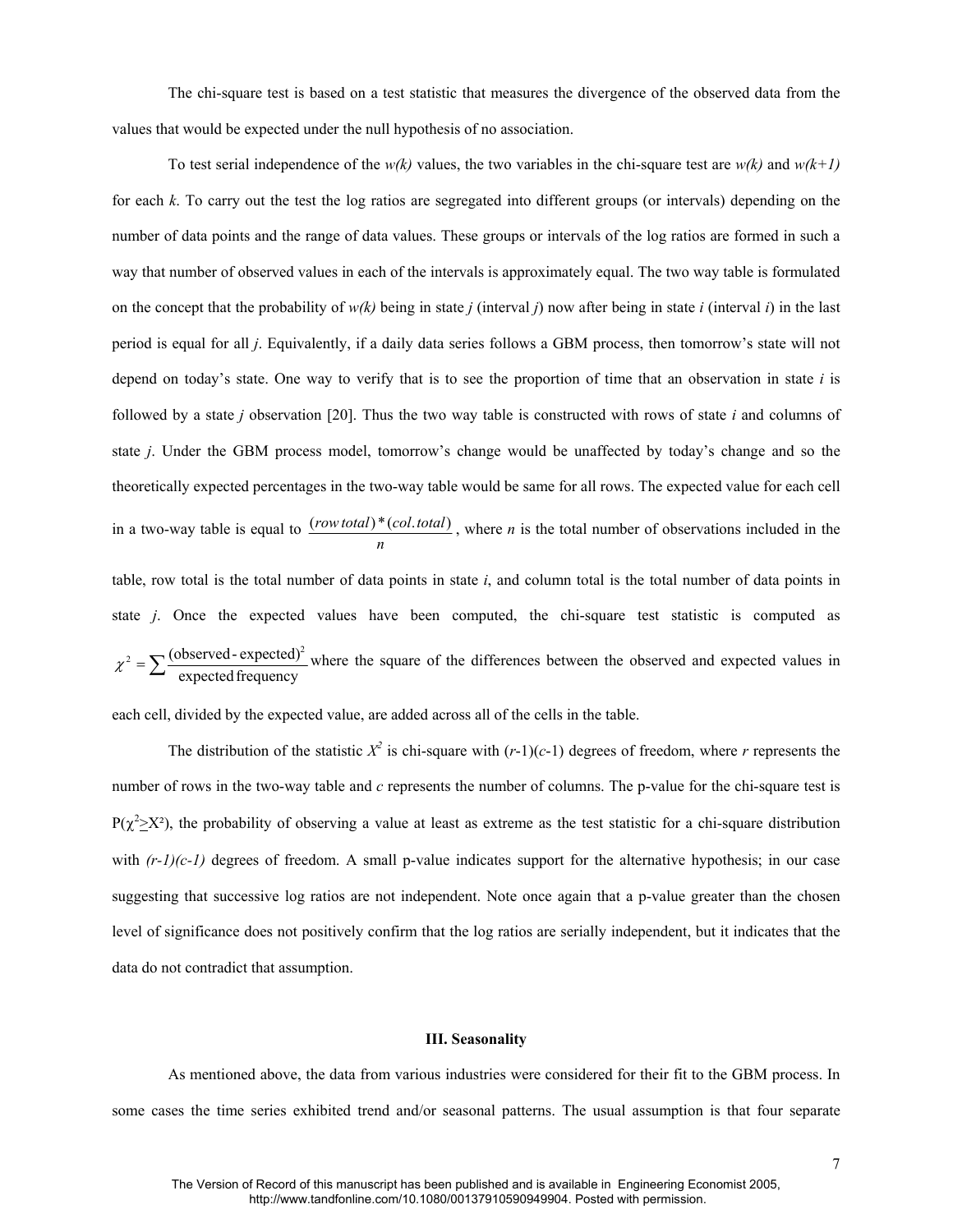components – trend, cyclical, seasonal and irregular – combine to provide specific values for the time series data [1]. The GBM process can account for exponential trend via the drift term and irregularity in terms of the white noise process; however, it does not include cyclical or seasonal effects. In this paper, we neglect the cyclic variation and consider the component of the time series that represents the variability in the data due to seasonal influences. It is usual to consider the seasonal movement to be occurring annually, however it should be noted that the season could also be different from a year.

Two common models for decomposing a time series, which aim to isolate each component of the series as accurately as possible, are the additive model and the multiplicative model.

Suppose  $X_t$  is the time series value at period *t*,  $S_t$  is the seasonal index at period *t*,  $T_t$  is the trend-cycle component at period  $t$ , and  $E_t$  is the irregular component at period  $t$ ,

The additive model has the form  $X_t = S_t + T_t + E_t$ . That is, the seasonal, trend, and irregular components are added together to give the observed series. In the additive model, the seasonal indices over the periods of a particular season add up to zero [4].

Alternatively, the multiplicative decomposition has the form  $X_t = S_t T_t E_t$ . Here, the seasonal, trend-cycle and irregular components are multiplied to give the observed series [16]. In multiplicative model, the average seasonal index for a season is unity [1].

An additive model is used if the magnitude of the seasonal fluctuations does not vary with the level of the series. However, if the seasonal fluctuation increases or decreases in the level of the series, then a multiplicative model is more appropriate. As seen from the data analysis, for the data series considered in this paper, the magnitude of seasonal variation increases with time (please refer to Figures 1 and 6 in Section IV). Hence a multiplicative model is used. Often the transformed series can be modeled additively, when the original data are not additive. Logarithms, in particular, turn a multiplicative relationship into an additive relationship [16], since

$$
X_{t} = S_{t}T_{t}E_{t} \implies \ln[X_{t}] = \ln[S_{t}] + \ln[T_{t}] + \ln[E_{t}]
$$

Suppose we have observations  $X_1, X_2, \ldots, X_T$  of a process; in particular, for our model,  $X_t = Y_t S_t$  or

$$
\ln[X_t] = \ln[Y_t] + \ln[S_t] \tag{1}
$$

where  $Y_t$  are observations at discrete time points of a GBM process and  $S_t$  is the seasonal factor.

The observations of the process can also be recorded in terms of the seasons and periods. Let  $X_{ij}$  be the observation corresponding to the *j* th period of the *i* th season, where  $i = 1...m$  and  $j = 1...p$ , that is, we have data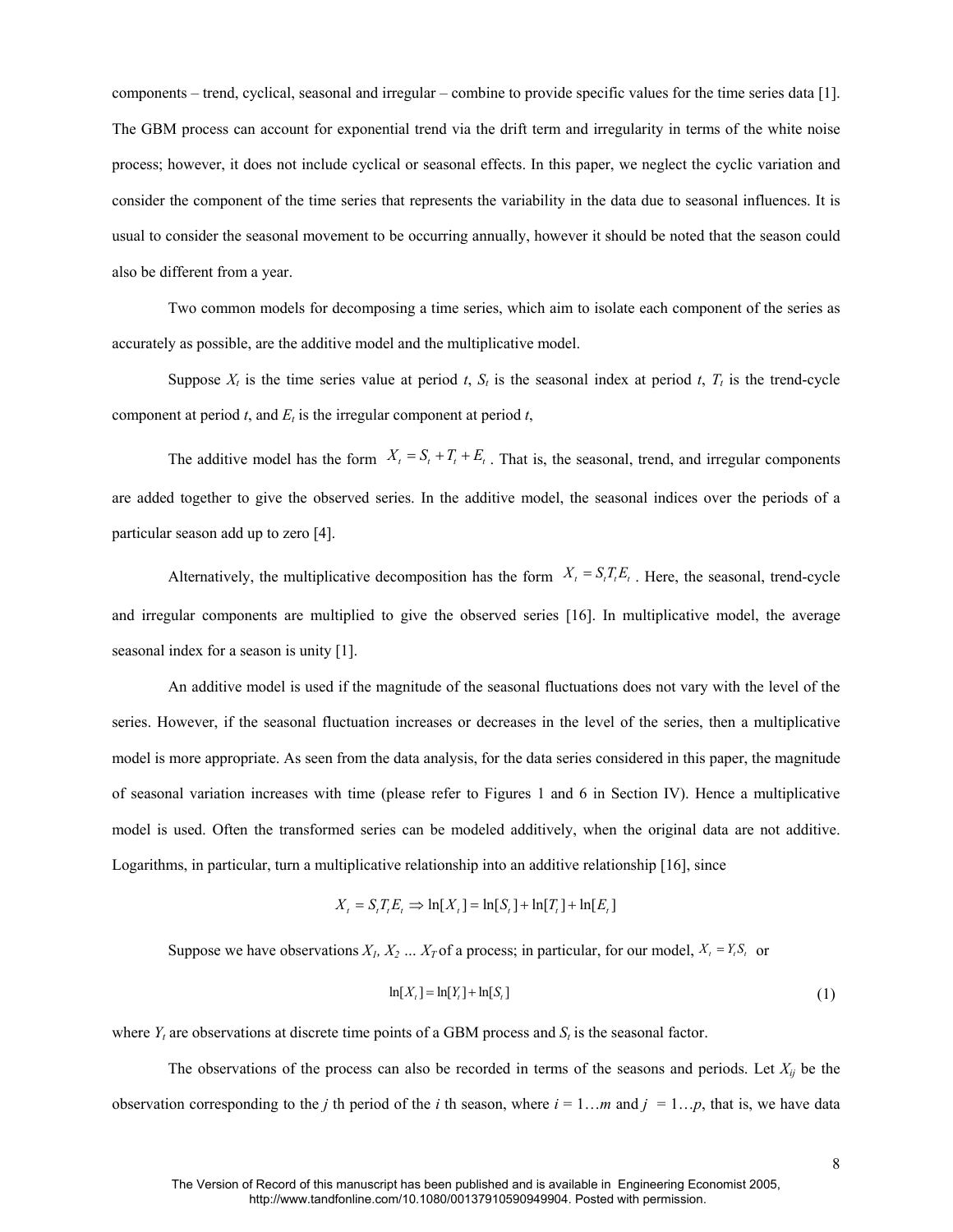for *m* seasons, with each season having *p* periods in it and *T = mp*. Correspondingly, let *Yij* be the observation of the *j* th period of the *i* th season of a GBM process; and let *Sij* be the seasonal index for period *j* of season *i,* where  $S_{ij} = S_j$ , for each *i*. Then,  $X_{ij} = S_j Y_{ij}$ . Hence Equation (1) can be written as:

$$
\ln[X_{ij}] = \ln[Y_{ij}] + \ln[S_j] \tag{2}
$$

where in Equation (1),  $t = (i-1)p + j$ .

In the following, we treat this as a usual additive model, the only difference being that we are using log values, instead of the actual values.

Our goal is to remove the seasonal effects from the time series. This process is referred to as deseasonalization [1]. The first step in deseasonalization is to estimate the values of the seasonal indices for each period. And once the estimates  $\hat{S}_j$ of the seasonal variation for each period *j* are found out, the lognormal variable Y can be estimated using the equation

$$
\ln[\hat{Y}_{ij}] = \ln[X_{ij}] - \ln[\hat{S}_j] \tag{3}
$$

In the additive model, two estimation methods have been proposed. The analysis of both the methods with respect to the GBM model that is to be tested is included in the following sections. The two methods are compared on the basis of bias and the unbiased one selected. The first method uses moving averages of the consecutive data values [4], [16] and the second one uses averages of all the data values corresponding to each period of the season in turn [8]. In this paper we examine the estimates of the seasonal indices obtained from the series in Equation (1) or (2) using both the methods to see whether the estimates add up to zero and are free of bias.

#### **3.1 Method I [3], [4], [16]**

Here, we use the arithmetic centered moving average. The arithmetic moving average of (2*t*+1) data points

centered at *k* is calculated by 
$$
\frac{(L_{k-t} + L_{k-t+1} + ... + L_{k} ... + L_{k+t})}{2t+1}
$$
 where {L<sub>i</sub>: i = 1, 2, 3...} is the series of data points.  
The moving averages isolate the seasonal components, which then can be estimated in the case of the additive model  
by subtracting the moving average from the corresponding data series value. The values thus found are estimates of  
the seasonal indices for those periods. Hence, first we make sure that these estimated seasonal indices for any season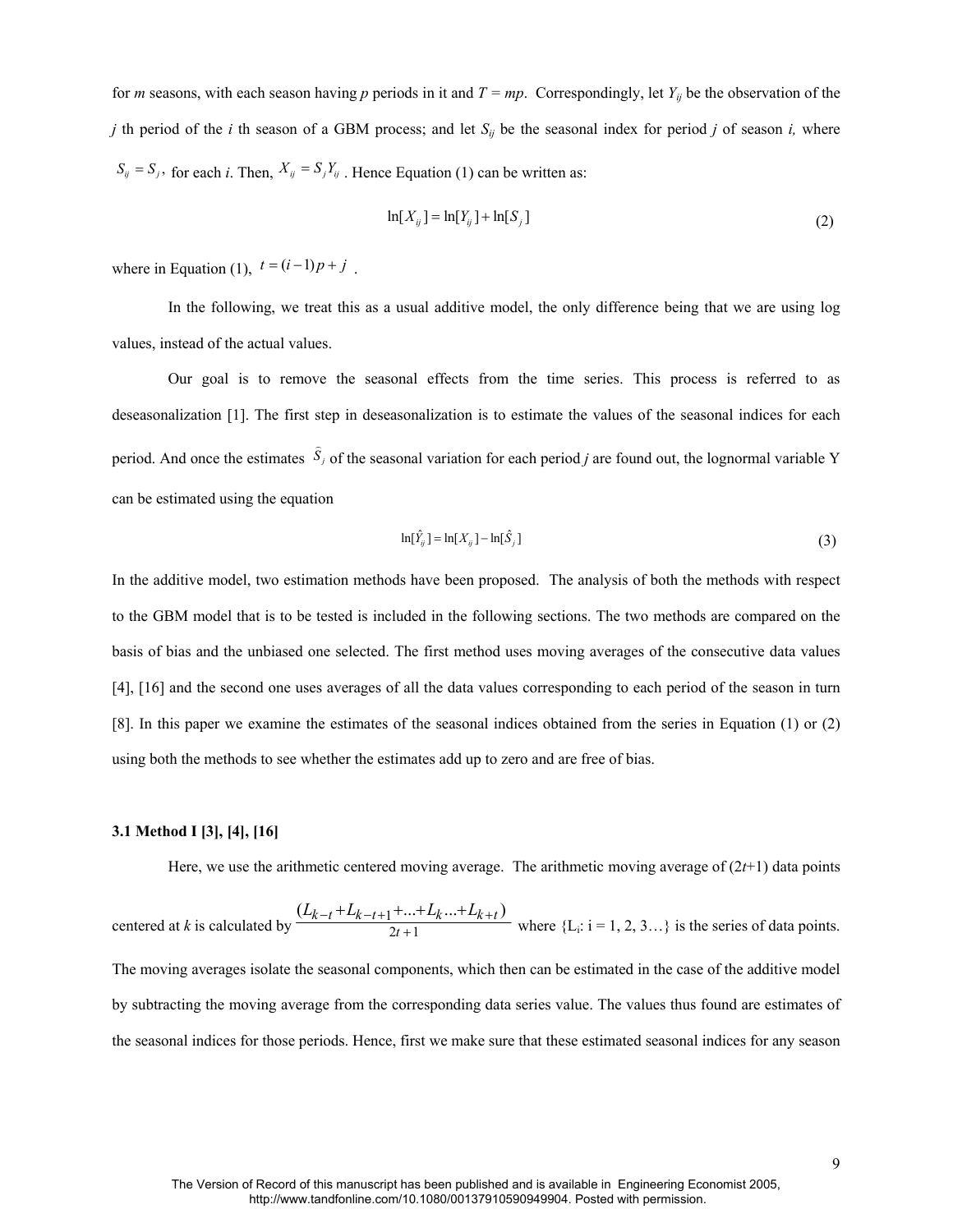add up to zero in case of additive model, that is  $\sum_{j=1}^{p} E[\hat{S}_j] = 0$  $\sum_{j=1}^{p} E[\hat{S}_j] =$ . Secondly, we prove that these calculated values are unbiased estimators of the actual seasonal index. That is,  $E\left[\hat{S}_j\right] = S_j$  $\tilde{z}$ .

Now, since  $Y_t$  follows a GBM process, continuing from the Section 2.2, from the properties of lognormal distribution [15], given  $Y_I$ , we have,

$$
E\left[\ln Y_t\right] = E\left[\ln Y_1\right] + \left(\mu + \frac{\sigma^2}{2}\right)(t-1) = E\left[\ln Y_1\right] + \delta\left(t-1\right), \text{ where } \delta = \mu + \frac{\sigma^2}{2}.
$$

So, if we let  $Y_{11}$  be the first value of the series,

$$
E[\ln Y_{ij}] = E[\ln Y_{11}] + \delta(t-1), \text{ where } t = (i-1)p + j
$$
\n(4)

Let  $P_{ij}$  represent the arithmetic moving average for the *j* th period of the *i* th season (year, for example). Let  $\lceil x \rceil$  denote the smallest integer that is greater than or equal to *x*, and  $\lfloor x \rfloor$  denote the largest integer that is less than or equal to *x*.

From [4], [16], for our model, the centered moving average  $P_{ij}$  when  $p$  is odd will be given by

$$
P_{ij} = \frac{(\ln X_{i+p/2j} + \dots \ln X_i + \dots \ln X_{i+p/2j})}{p}
$$
, where  $t = (i-1)p + j$ .

And when the number of periods  $p$  is even, the centered moving average is calculated as [16]:

$$
P_{ij} = \frac{1}{p} \left( 0.5 \ln X_{t - \frac{p}{2}} + \ln X_{t - \frac{p}{2} + 1} + \dots + \ln X_{t + \frac{p}{2} - 1} + 0.5 \ln X_{t + \frac{p}{2}} \right), \text{where } t = (i - 1)p + j \tag{5}
$$

After calculating the values of centered moving average, we compute the deviation,  $\ln \hat{S}_y = \ln X_y - P_y$ , to estimate the log of the seasonal index for the period *j* based on season *i*. The log of the estimated seasonal index for a period is calculated as a simple arithmetic average of log of all the seasonal indices for that particular period from all the seasons. That is,

$$
E\left[\ln \hat{S}_j\right] = \frac{1}{m} \sum_{i=1}^{m} E\left[\ln \hat{S}_{ij}\right].
$$
 (6)

In particular, for an odd number of periods *p*,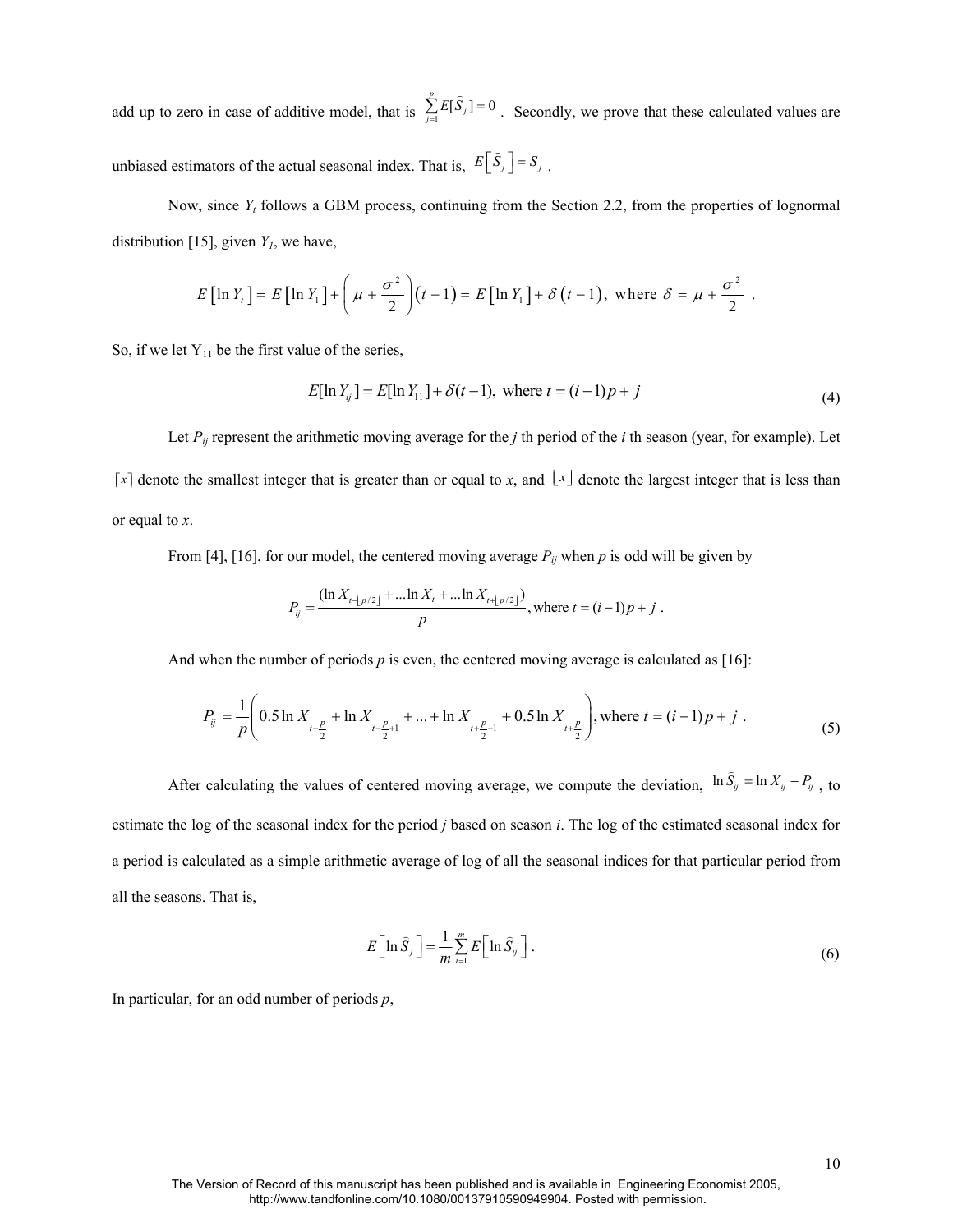$$
\ln \hat{S}_j = \frac{1}{m} \sum_{i=1}^m \ln \hat{S}_{ij}, \text{ for } j = \lceil p/2 \rceil
$$
  

$$
\ln \hat{S}_j = \frac{1}{m-1} \sum_{i=2}^m \ln \hat{S}_{ij}, \text{ for } j = 1 \text{ to } \lfloor p/2 \rfloor
$$
  

$$
\ln \hat{S}_j = \frac{1}{m-1} \sum_{i=1}^{m-1} \ln \hat{S}_{ij}, \text{ for } j = \lceil p/2 \rceil + 1 \text{ to } p
$$

When  $p$  is even, the corresponding equations are given as;

.

$$
\ln \hat{S}_j = \frac{1}{m-1} \sum_{i=2}^{m} \ln \hat{S}_{ij} \text{ for } j = 1 \text{ to } \frac{p}{2}
$$
\n
$$
\ln \hat{S}_j = \frac{1}{m-1} \sum_{i=1}^{m-1} \ln \hat{S}_{ij} \text{ for } j = (\frac{p}{2} + 1) \text{ to } p
$$

**Lemma 1**: For the model in Equation (2), using Method I, the estimates of the logs of the seasonal indices add to 0.

That is,  $\sum_{j=1}^{p} E[\ln \hat{S}_j] = 0$  $\sum_{j=1}^{p} E[\ln \hat{S}_j] =$ 

Proof: See Appendix A.

**Lemma 2**: For Method I, the expected value of the log of the estimate of the seasonal index for a particular period is equal to the log of the seasonal index for the period. That is,  $E[\ln \hat{S}_j] = \ln S_j$ . Proof: See Appendix B.

**Theorem 1**: The expected value of the log of a variable following the GBM process for a particular period, obtained from subtracting the corresponding expected log of the seasonal factor from the log of the observation, is an unbiased estimator of the actual log of that variable. That is  $E[\ln \hat{Y}_y] = E[\ln Y_y]$ .

Proof: From Equation (3),  $\ln[\hat{Y}_y] = \ln[X_y] - \ln[\hat{S}_y]$ , and taking expectation of both sides,

$$
E\Big[\ln \widehat{Y}_{ij}\Big]=E\Big[\ln X_{ij}\Big]-E\Big[\ln \widehat{S}_{j}\Big]
$$

.

However, from Lemma 2, we have  $E[\ln \hat{S}_j] = \ln S_j$ 

The above equation becomes,  $E[\ln \hat{Y}_{ij}] = E[\ln X_{ij}] - \ln S_j$ . Hence from Equation (2) we can see that,  $E[\ln \hat{Y}_{ij}] = E[\ln Y_{ij}]$ .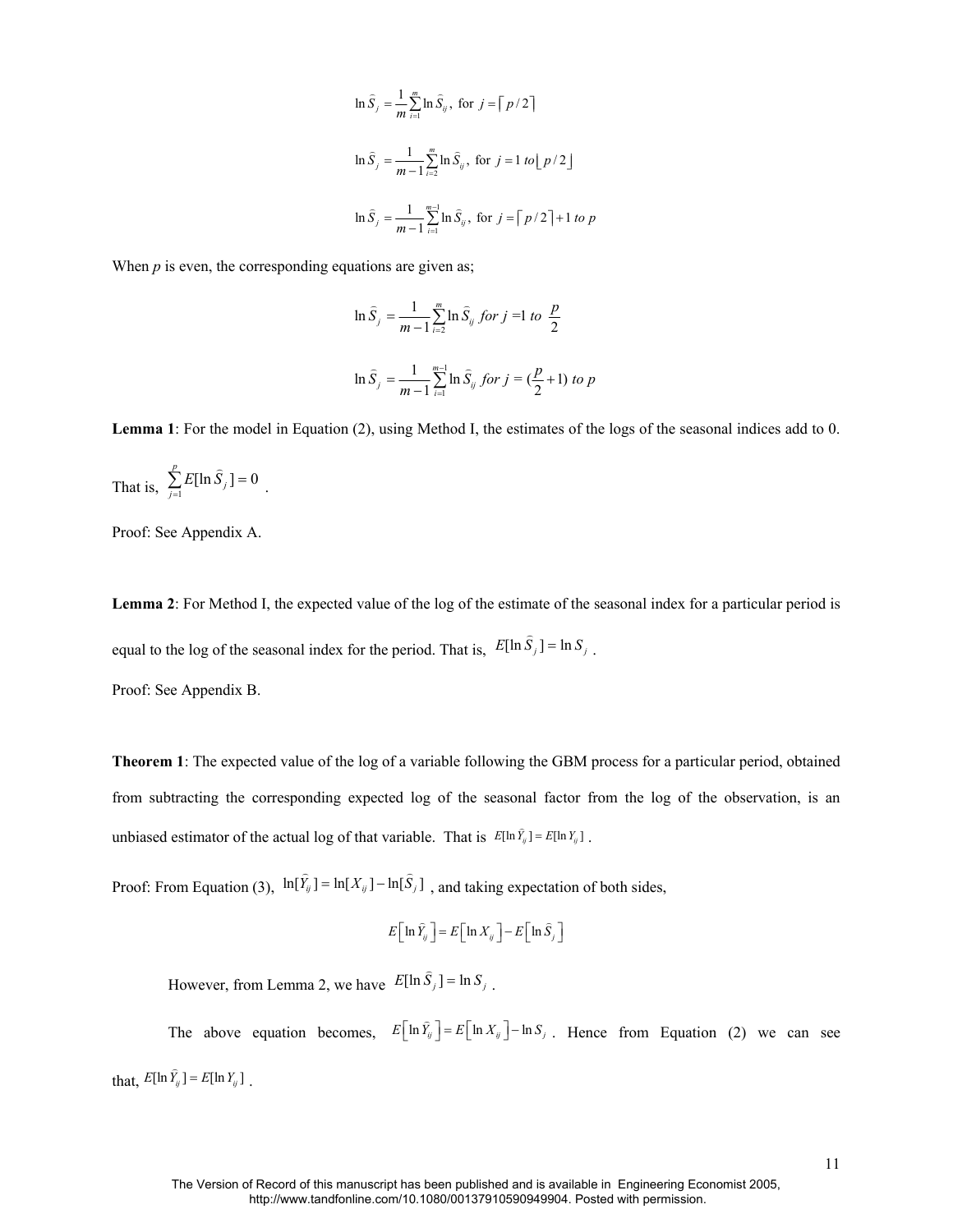#### **3.2 Method II [8]**

In the previous method, the moving average was used. Here the simple arithmetic average of the log values across seasons [8] is examined as an alternative method of deseasonalization. Let  $P_j$  denote the average value for the *j* th period, that is, the average of all the period *j* values over all *m* seasons.

$$
P_j = \frac{1}{m} \sum_{i=1}^m \ln \left[ X_{ij} \right] = \frac{1}{m} \sum_{i=1}^m \ln \left[ Y_{ij} \right] + \frac{1}{m} \sum_{i=1}^m \ln \left[ S_{ij} \right].
$$

The overall average for the season is the average of all the periods of the season,  $P = \frac{1}{p} \sum_{k=1}^{n}$  $\frac{1}{n} \sum_{k=1}^{p} P_k$ .  $\overline{P} = \frac{1}{p} \sum_{k=1}^{n} P_k$ 

Now the seasonal indices for each period can be calculated by the equation  $\ln[\hat{S}_j] = P_j - \overline{P}, \forall j$ .

Using this method, the sum of the estimated logs of the seasonal indices of all the periods of the season is

zero. That is,  $\sum_{j=1}^{p} E[\ln \hat{S}_j] = 0$  $\sum_{j=1}^{p} E[\ln \hat{S}_j] =$ . However, the expected value of the ratio of the *X* variable and the estimated seasonal index for the particular period is not the actual *Y* variable for the period, as obtained in the previous method. This

method can be shown to overestimate the *Yij* values by the factor  $\frac{p-(2j-1)}{2})\delta$ *p* – (2*j* –  $e^{(\frac{p-(2j-1)}{2})\delta}$ (Note that this factor is greater than 1 for  $j < \frac{p+1}{2}$  $p \leq \frac{p+1}{2}$  and less than 1 for  $p \geq \frac{p+1}{2}$  $p \geq \frac{p+1}{2}$ ; see Figure 2).

We conclude that the method of using moving average (with additive model of log of parameters) is better than the one using simple average. Hence we use Method I to analyze the numerical data.

#### **IV. Data Analysis**

The purpose of fitting a model to historical data is to help predict the future, assuming that past and current trends will continue. In trying to fit and forecast demand for services, two difficulties immediately arise. First, the demand will depend on price to varying extents depending on the level of necessity of service and the availability of alternatives for meeting the same need. Secondly, without extensive consumer surveys, the only way to measure past demand is by actual usage, which was limited by the available supply of the service. As a surrogate for the actual demand data, we collected usage data for publicly available sources in the energy, transportation and telecommunication sectors, the analysis for which is given in the succeeding sections.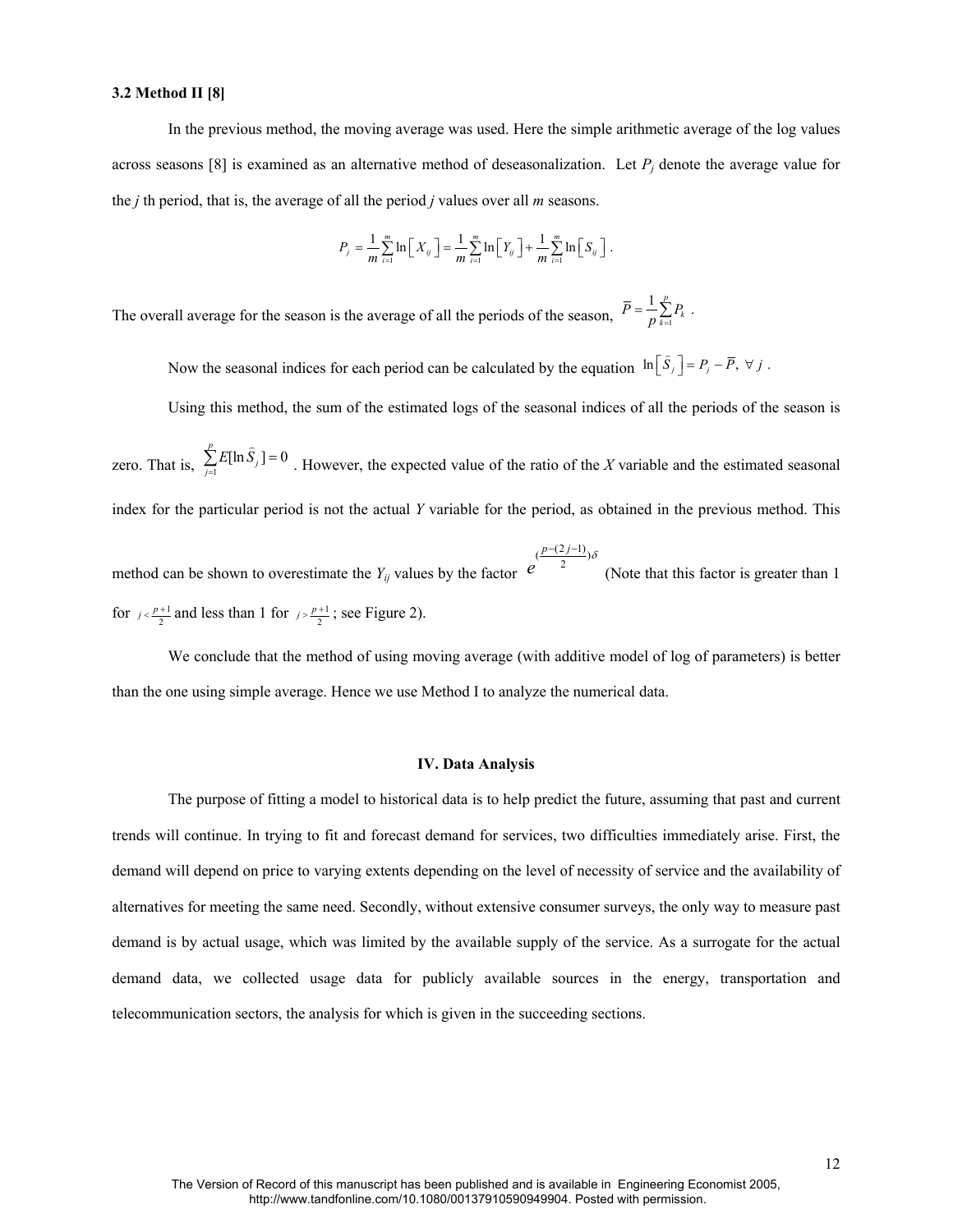#### **4.1 Electric Power Consumption**

The data were collected from the U.S. Department of Energy's Office of Scientific and Technical Information, which provides access to energy, science, and technology research and development information [7]. The data represent the total monthly sales by electric utilities to all the sectors (namely, residential, commercial, industrial and others). The monthly consumption (in million kilo-watt-hours) for electric power was recorded for each month for 8 years (from 1993 to 2002). Hence the total of 120 data points were used for the analysis of the electric power consumption.

First, the seasonal variation was removed from the data. For this the two methods described in Section III were tested. The results are shown in Table 1, which gives the value for the seasonal index for each month using each of the methods.

#### Table 1 here

#### Figure 1 here

The difference between the two methods of evaluating of seasonal variation is seen in Table 1 and Figure 1. For the detailed difference, Figure 2 compares the values before and after deseasonalization by both methods for a representative year, 1998. The deseasonalized values obtained by Method I are seen to have more of an upward trend over the year.

#### Figure 2 here

The deseasonalized data obtained from Method I were analyzed to check the normality of the log ratios and also their independence.

Even before the normality test, as a visual check for the independence of the log ratios, we observe a scatter plot of log ratios in Figure 3. As there is no apparent pattern to the *w(k)* values for the data points, we may tentatively say that the *w(k)* values are independent, which will be examined analytically in the chi-square test of independence. The plot also indicates the plausibility of a constant mean and variance of the  $w(k)$  values.

#### Figure 3 here

Figure 4 shows the histogram and normal probability plot of the log ratios with fitted mean and variance. Since the Shapiro-Wilk test statistic is 0.9844 and the corresponding p value is 0.768, we fail to reject the null hypothesis that the distribution of the log ratios is normal. Hence we can conclude that the data are consistent with the lognormal aspect of GBM.

#### Figure 4 here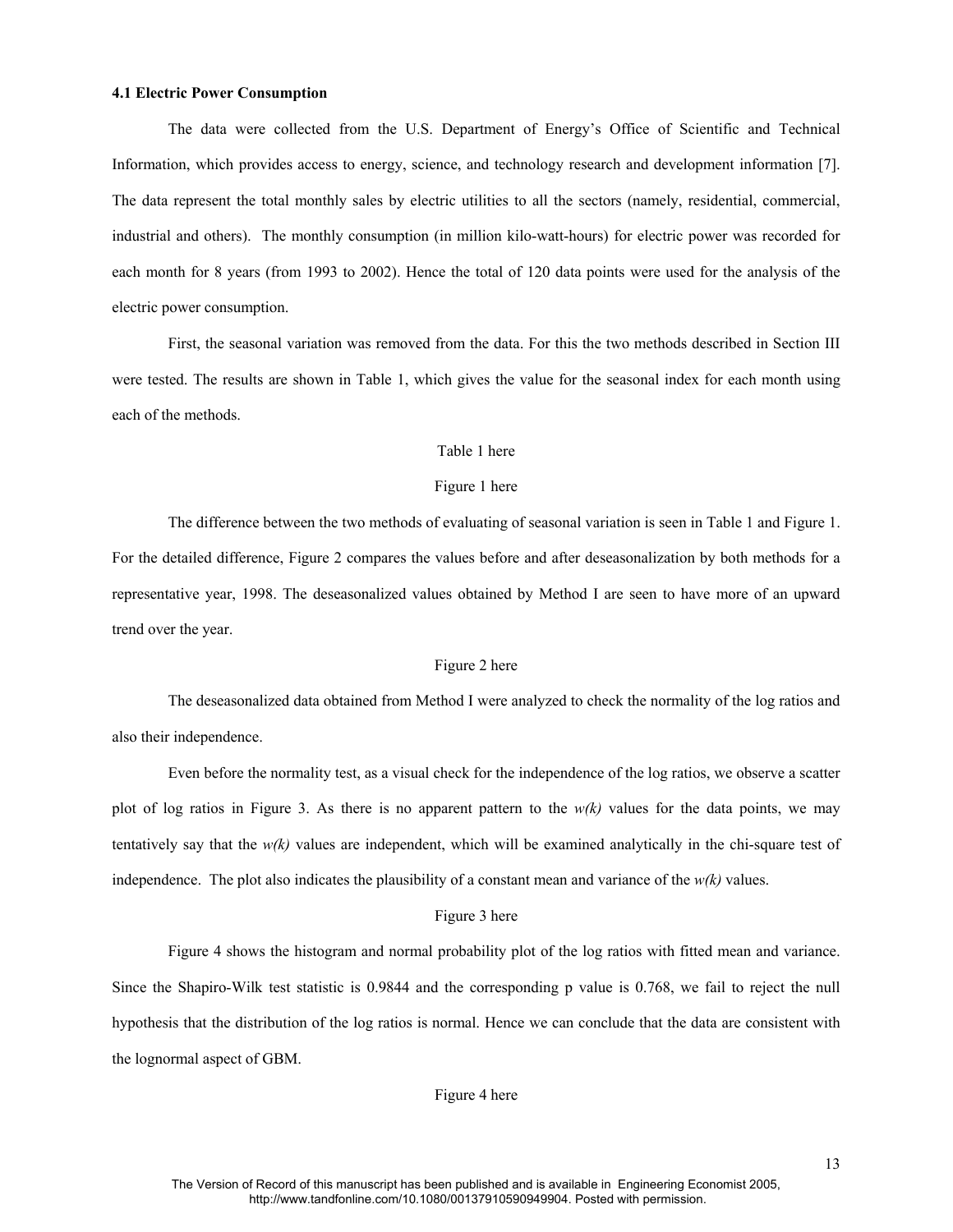The remaining key characteristic of the GBM process is independent increments. Figure 5 plots the deseasonalized log ratios for years 1994, 1997, 1999, and 2001. The lack of any visible pattern in values for any given year indicates the independence of the successive ratios.

#### Figure 5 here

Next the independence of the log ratios is checked using a two-way chi-square test. The  $w(k)$  values were divided into 4 categories as shown in Table 2 and the two way table chi-square test resulted in a p-value for the test of 0.319. The null hypothesis that the variables are independent cannot be rejected.

#### Table 2 here

Hence we conclude that overall the data are consistent with the periodic observations from a GBM process. The mean log ratio was 0.0025 with a standard deviation of 0.02, indicating the mean growth rate of 3% per annum.

The importance of removing the seasonal variation prior to checking for the normality and independence is stressed from the fact that, for the original time series (before the deseasonalization) the normality test for the log ratios failed (with p-value 0.0004, rejecting the null hypothesis that the distribution for log ratios is normal); also these log ratios were not found to be independent. In fact, the two-way chi-square test on these log ratios gave a pvalue of 0.001, indicating that we reject the null hypothesis of independence of the variables. The same fact could also be observed from the scatter plot of log ratios with respect to the prior values (see Figure 6). If the log ratios had been independent, the points of the scatter plot would not have had any trend.

#### Figure 6 here

#### **4.2 Airline Passenger Enplanement**

We collected the historical monthly data on U.S. Revenue Passenger Enplanements for the years 1981 through 2001 from the U.S. Aeronautical Board [26]. Revenue Passenger Enplanement can be defined as the number of paying passengers boarding a flight, including origination, stopovers and connections. It should be noted that each connecting flight between origination point and destination counts as one enplanement.

While analyzing the passenger data, a seasonal trend was observed for which the moving average (Method I) was applied to deseasonalize the log ratios. The final seasonal indices were as given in Table 3.

#### Table 3 here

The variation in the data values with respect to time is given in Figure 7. It can be seen that as the time increases, the amount of seasonal variation increases (observing the original data); motivating the use of the multiplicative model described in Section 3.1.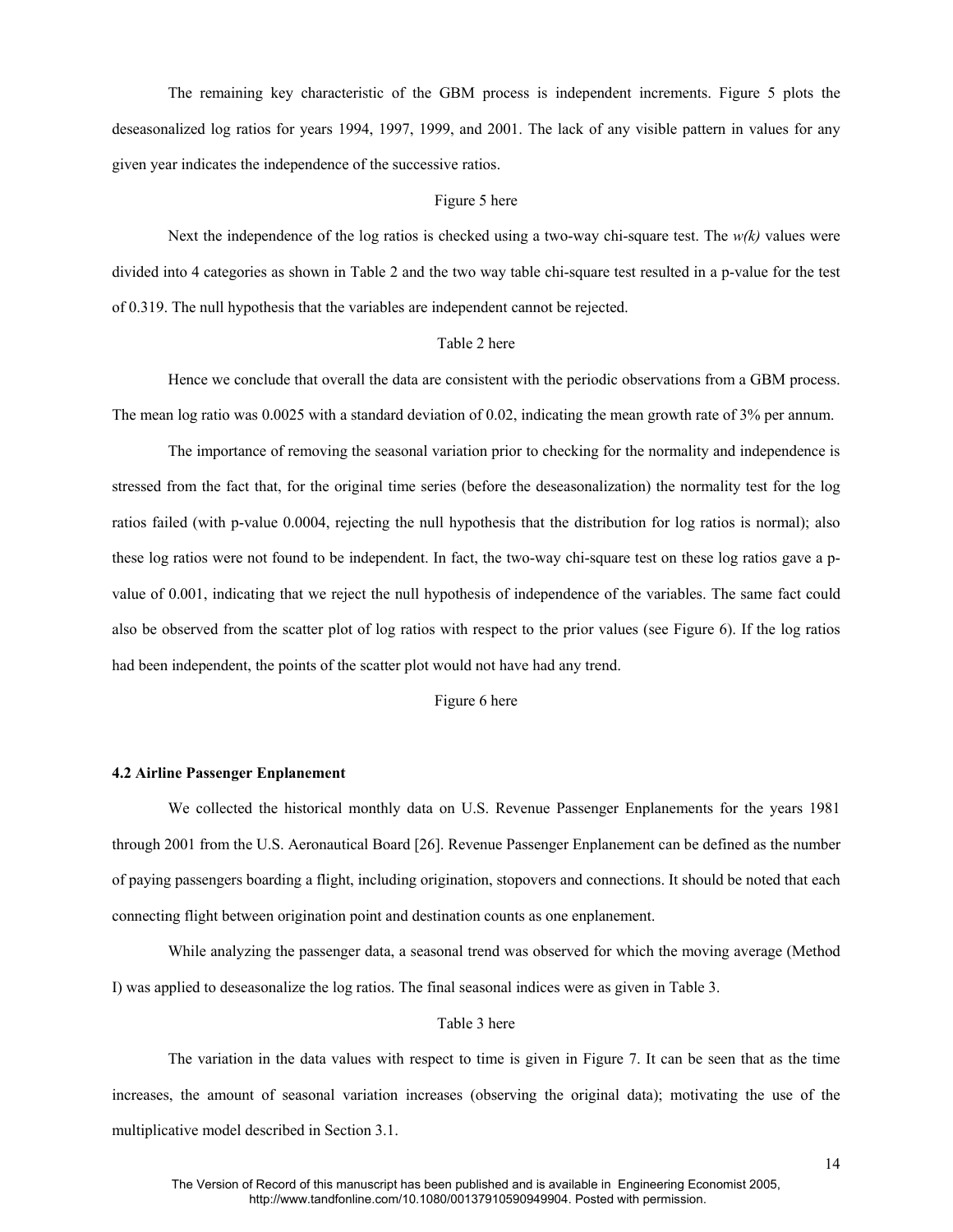#### Figure 7 here

Figure 8 plots the corresponding log ratios over time. From the plot, it can be seen that there is no visible pattern in the values of log ratios, which indicates their distribution is stationary, and suggests serial independence.

#### Figure 8 here

The histogram and normal probability plot for the normality test for the passenger data are given in Figure 9. As the p-value of the Shapiro-Wilk test is 0.4416 (greater than 0.05), we cannot reject the hypothesis that the log ratios are normally distributed.

#### Figure 9 here

Again, as with the electric utility data, the random nature of the deseasonalized  $w(k)$  values can be visually inspected by the graphs of  $w(k)$  values given in Figure 10. Here, the changes in  $w(k)$  values appear to be independent over time, as seen from the randomness of the  $w(k)$  values for various years. Hence it can be tentatively concluded that the  $w(k)$  values are independent of each other.

#### Figure 10 here

To more rigorously test independence by the chi-square test, four intervals of  $w(k)$  values were selected as shown in Table 4.

#### Table 4 here

The p-value for the test was found to be 0.058, so we cannot reject the null hypothesis that the *w(k)* values are independent at a 5% significance level.

Once again, as done in the electric demand case, the importance of removing the seasonality factors before checking normality and independence of log ratios is confirmed by performing similar tests with the original log ratios (obtained from the time series without deseasonalization). The normality of the log ratios could not be confirmed (the p-value of the normality test is 0.0001); also the chi-square test gives a p-value, which is very close to zero, forcing the rejection of null hypothesis of the independence test. Hence prior to the deseasonalization, the log ratios are not independent. The same fact could be observed by inspecting the scatter plot of these log ratios with respect to the prior values (Figure 11), which indicates clear trend in the values.

#### Figure 11 here

Thus, we can conclude that the lognormal ratios after deseasonalization are independent; however, a higher significance level could lead to the opposite conclusion. Hence, the independence test is not as convincing as for the electric power data. The mean log ratio was found to be 0.00271 with a standard deviation of 0.029, and hence the average growth rate was calculated to be 3.3% per annum.

15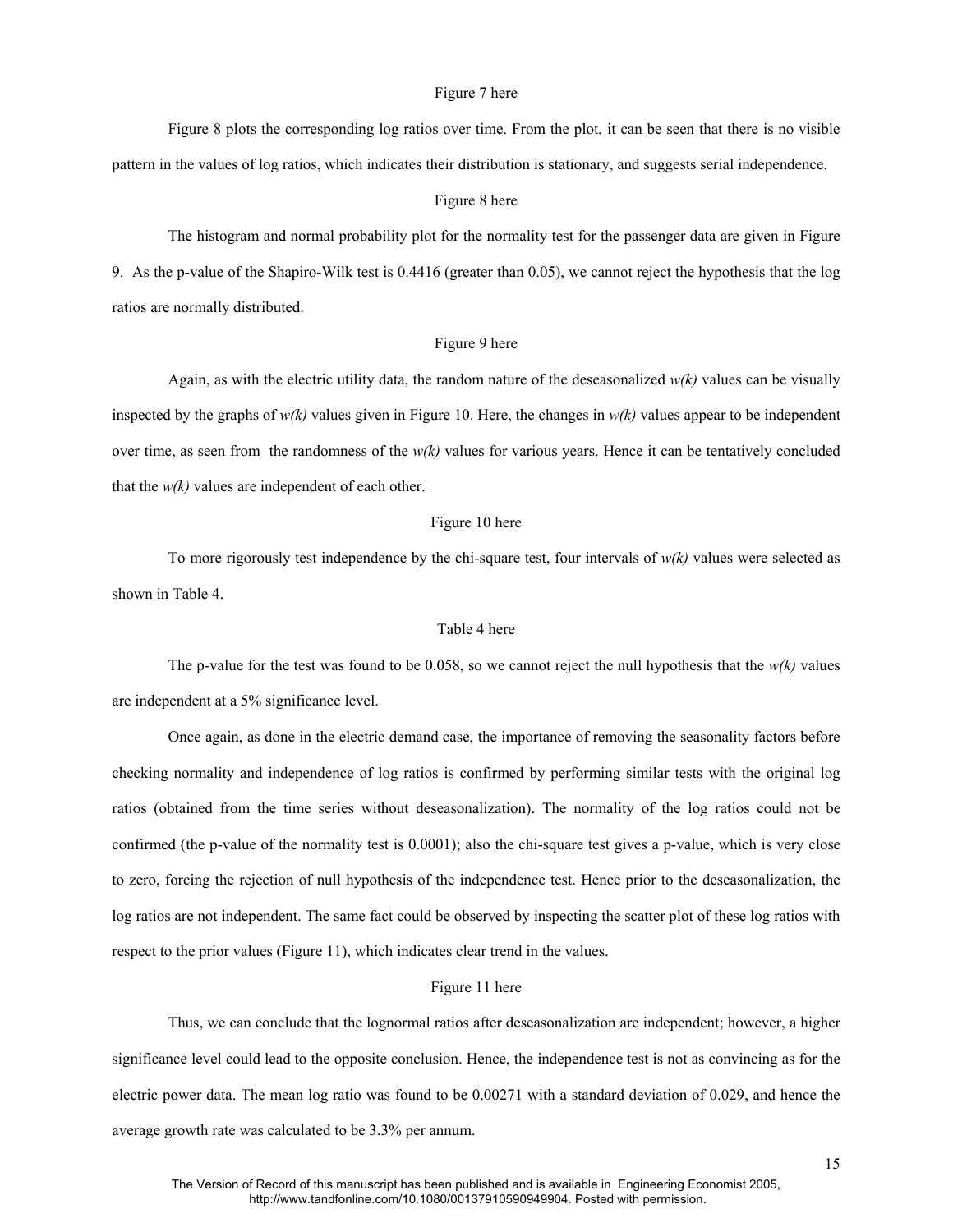#### **4.3 Cell Phone Revenue**

Usage of mobile phone service might be measured by minutes of usage, total connections made, or even the number of handsets sold. Because of the lack of available data on these quantities, the revenue collected from the cellular phone subscribers was analyzed for the period of January 1985 to June 2002, with data collected every 6 months [5].

First of all, the plot given in Figure 12 of log ratios over time was observed. It is seen that there is a decreasing trend in both the mean and the variance of log ratios. Hence visual inspection reveals that the  $w(k)$ variable may be neither stationary nor independent. Note that, since revenue is the product of sales volume and price, the downward trend could be attributed to price drops rather than flattening growth in demand.

#### Figure 12 here

The normality test, which includes the histogram of the log ratios and the normal probability plot, is given in Figure 13. From the Shapiro-Wilk test, the p-value is 0.0003, proving that the log ratios are not normally distributed.

#### Figure 13 here

The result could be influenced by the fact that the number of data points available was only 35. However, the Chi-square test did show independence of the  $w(k)$  values. The p-value for the independence test is 0.3735. Hence the null hypothesis that the log ratios are independent cannot be rejected. For this independence test the intervals of *w(k)* values used are given in Table 5.

#### Table 5 here

#### **4.4 Internet Hosts**

Internet growth can be measured by changes in either the number of users or number of hosts connected to the network. A host used to be a single machine on the net. However, the definition of a host has changed in recent years due to virtual hosting, where a single machine acts like multiple systems (and has multiple domain names and IP addresses) [11]. Typically, multiple users are connected to a host and the hosts are connected to the network. Since there is no central mechanism for tracking the number of users connected to the network [19], we use number of hosts as a measure of Internet size. In an attempt to gauge the growth of the Internet over the years, The Internet Software Consortium [11] conducted a survey called 'The Domain Survey' and measured the number of hosts. This survey was used in conjunction with the data in [19] to obtain a time series of the number of Internet hosts from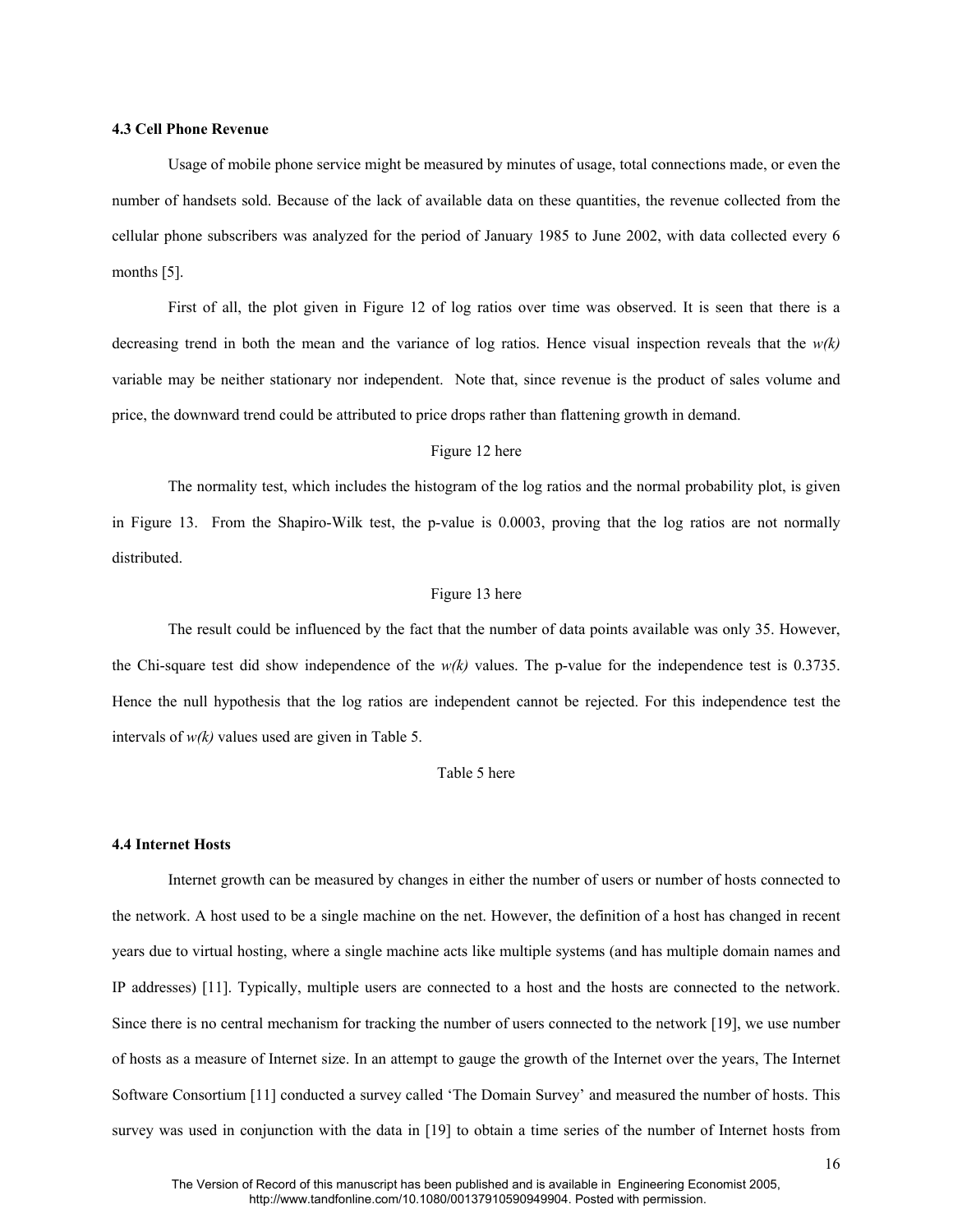1982 to 2003 with data points recorded every six months. As before, *w(k)* values for the data are calculated and tested for normality and independence.

Figure 14 indicates the values of log ratios over time. It is seen again that the values do not appear to be random. There is visible downward trend in the values of *w(k)*, indicating that the values may not be stationary. One can also observe possible cyclical behavior.

#### Figure 14 here

The plots for the test of normality are given in Figure 15. The p-value for the Shapiro-Wilk test of normality is less than 0.001; hence the null hypothesis that the log ratios are normal is rejected.

#### Figure 15 here

To test the independence of *w(k)* values, the Chi-square test cannot be used as before, because the number of data points is too small to create cells such that each holds a positive number of observed values as required by the chi-square test. Hence the  $w(k)$  scatter plot is analyzed visually to determine the independence of  $w(k)$ .

From the plot in Figure 16, it can be seen that the  $w(k)$  values are not random, but rather large (small) log ratios tend to be immediately followed by other large (small) values. Hence we can say that the *w(k)* values are not independent of each other.

#### Figure 16 here

#### **4.5 Summary of Results**

The results of the data analysis for different industries are summarized in Table 6.

#### Table 6 here

Hence it can be seen that data related to service consumption from different sectors of industry may or may not meet the criteria for the GBM process. Among the services examined, the ones that fail one test or another are in newer industries that perhaps can still be considered emergent. Data on the usage of these services are also less direct and more difficult to obtain. The older and more established services of electric power and airline travel exhibit a better fit to the GBM assumption after deseasonalization. Having ascertained the model's fit to the deseasonalized data, a forecast of future demand can be obtained from the GBM model with the fitted parameters by re-inserting the seasonal factors. How the seasonal patterns would affect decision-making depends on the application, for example, capacity decisions typically consider the peak demand in a season.

We caution that, even when a model appears to closely fit historical data, extrapolation into the future does not carry any guarantee of accuracy. In 1995, logistic growth models showed a very good fit to historical data on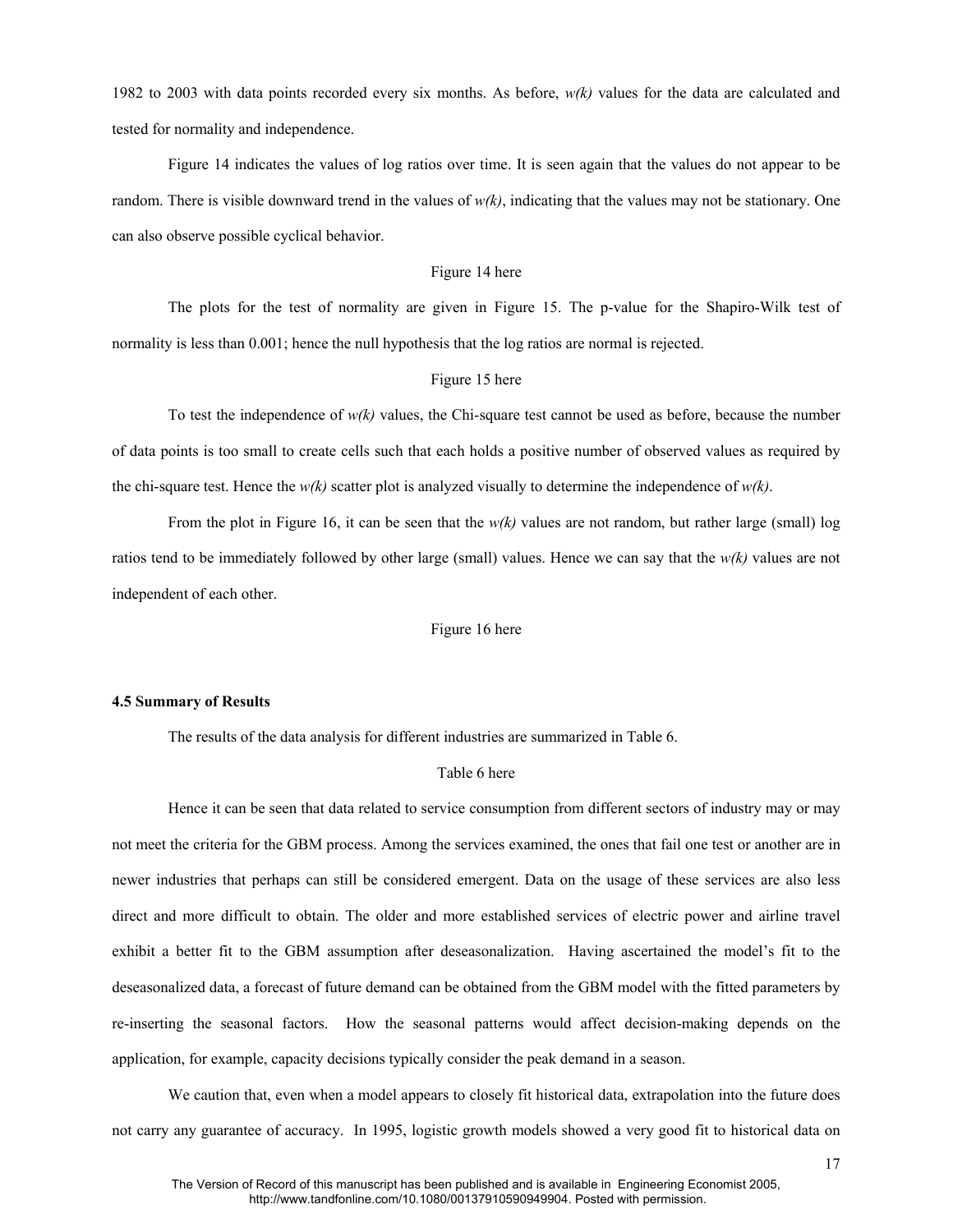the number of cell phone subscribers [27]. Extrapolation suggested that the number of U.S. subscribers would level out close to 80 million early in the 21st century. As of December 2004, however, the Cellular Telecommunications and Internet Association reported over 173 million current U.S. wireless subscribers [5]. The fit of a model to historical data is a necessary but not sufficient condition for the credibility of its forecasts.

#### **V. Conclusion**

From the theory of the Brownian motion discussed in the paper and the subsequent analysis, it can be concluded that the structure for the analysis to check whether a particular time series data follows a Geometric Brownian motion process or not can be applied to varied data types. The result may be different for different data types; for some of the data sets, the GBM process may be appropriate, based on the criteria of normality and independence (for example, electric utility data and passenger data); however for some of the data sets, the assumption of GBM process distribution may not be appropriate (example, cell-phone revenue data and Internet host data). Hence in any given model, caution should be taken before assuming that the particular data set follows the GBM process. It was observed during the analysis of Cellular phone data and the Internet host data that the number of data points may affect the analysis results. Hence attempts need to be made to collect more data points for the given example type.

For cell phone revenue data and Internet hosts' data, it was observed that the log ratios decrease over time. It could be possible that the drift for those time series is dependent on time and the level of the time series. Hence the criteria for the GBM (with assumption of constant drift and volatility) were not being followed in these cases. For these data not following the GBM process, the data can be analyzed for other stochastic diffusion processes [6]. Also to incorporate the dynamic nature of drift (and possibly volatility) parameter, the Ito process for the stock prices can be used. More generalized models can also be studied. In [10], authors discuss some of the extended onestate-variable interest-rate models that involve time dependent parameters. The data for the cell phone revenue and Internet hosts might be analyzed using models similar to the ones given in that paper.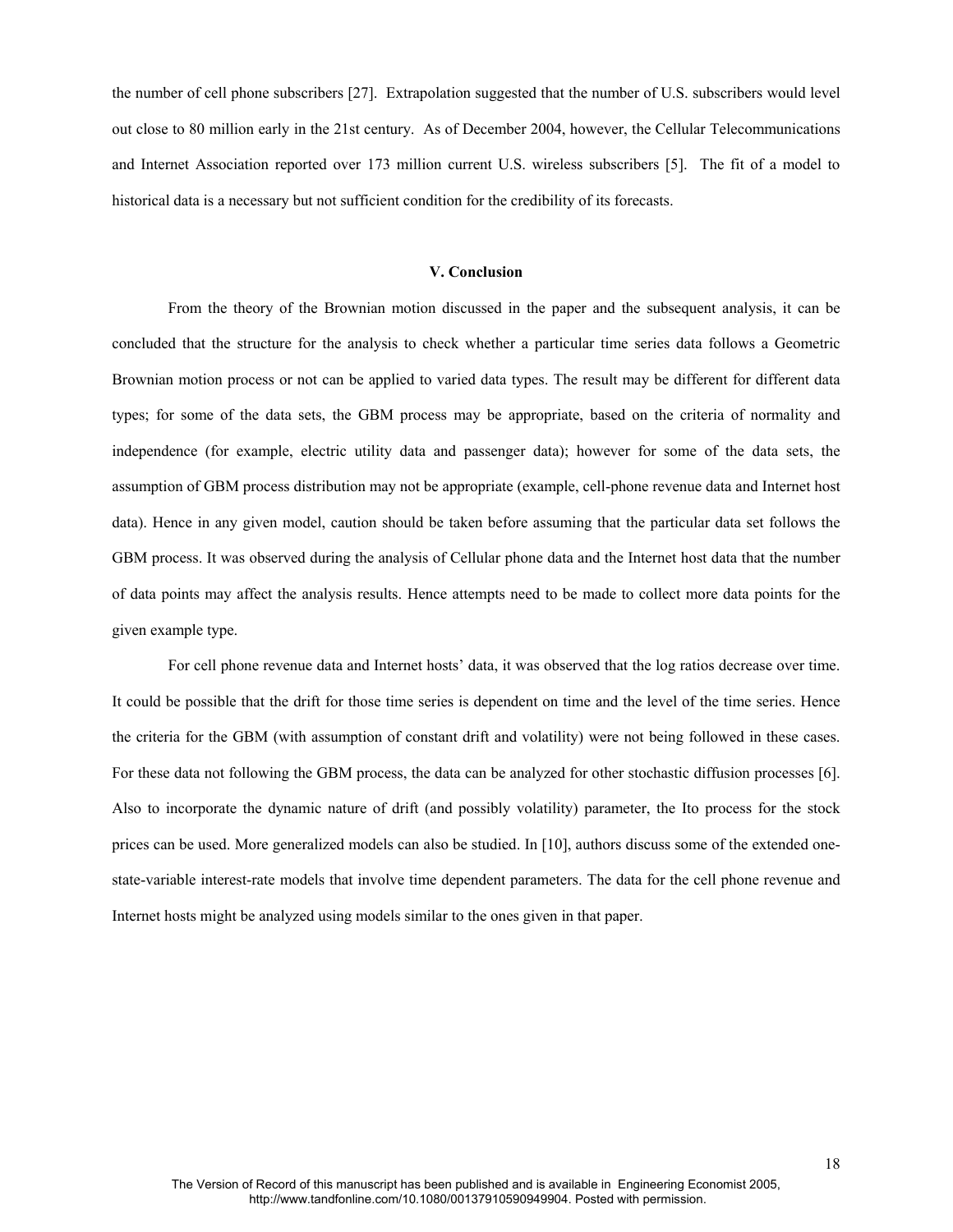#### **References**

- 1. Anderson, D. R.; Sweeney, D. J.; Williams, T. A. (1994). An Introduction to Management Science, 7<sup>th</sup> ed. West Publishing Company, St. Paul, Minn.
- 2. Benninga, S.; Tolkowsky, E. (2002). "Real Options- An Introduction and An Application to R&D Evaluation". *The Engineering Economist*, 47(2). 151-168.
- 3. Blair, M. M. (1952). *Elementary Statistics, with General Applications*, Henry Holt and Company, New York.
- 4. Brockwell, P. J.; Davis, R. A. (2002). *Introduction to Time Series and Forecasting*, Springer Texts in Statistics, New York.
- 5. Cellular Telecommunications and Internet Association, *Wireless Industry Survey* (Viewed December 2004) http://www.ctia.org
- 6. Dixit, A. K.; Pindyck, R. S. (1993). *Investment under Uncertainty*, Princeton University Press. Princeton, N.J.
- 7. Energy Information Administration. *Electric Power Monthly*. (Viewed December 2003) http://www.osti.gov/servlets/purl/212513-0AAD20/webviewable/212513.pdf (for data from 1993 to 1995) http://www.osti.gov/servlets/purl/584882-h5Z86P/webviewable/584882.pdf (for data from 1995 to 1997) http://www.eia.doe.gov/cneaf/electricity/epm/epmt44p1.html (for data from 1998 to 2000)
- 8. Hillier, F. S.; Lieberman, G. J. (2001), *Introduction to Operations Research*, 7<sup>th</sup> ed. McGraw Hill. Boston.
- 9. Hull, J. C. (2000). *Options, Futures, and Other Derivatives*, 4<sup>th</sup> ed. Prentice Hall, NJ.
- 10. Hull, J. C.; White A. (1990). "Pricing Interest-Rate-Derivatives Securities". *The Review of Financial Studies*. 3(4). 573-592.
- 11. Internet Software Consortium, *Internet Domain Survey* (Viewed December 2003) http://www.isc.org/ds/host-count-history.html
- 12. JMP (2003). Statistical Discovery Software; http://www.jmp.com/index.html
- 13. Karsak, E. E.; Ozogul, O. C. (2002). "An Options Approach to Valuing Expansion Flexibility In Flexible Manufacturing Systems Investment". *The Engineering Economist*, 47(2). 169-193.
- 14. Lieberman, B. M. (1989). "Capacity Utilization: Theoretical Models and Empirical Tests." *European Journal of Operational Research* 40, 155-168.
- 15. Luenberger, D. (1995). *Investment Science*, Oxford University Press, New York.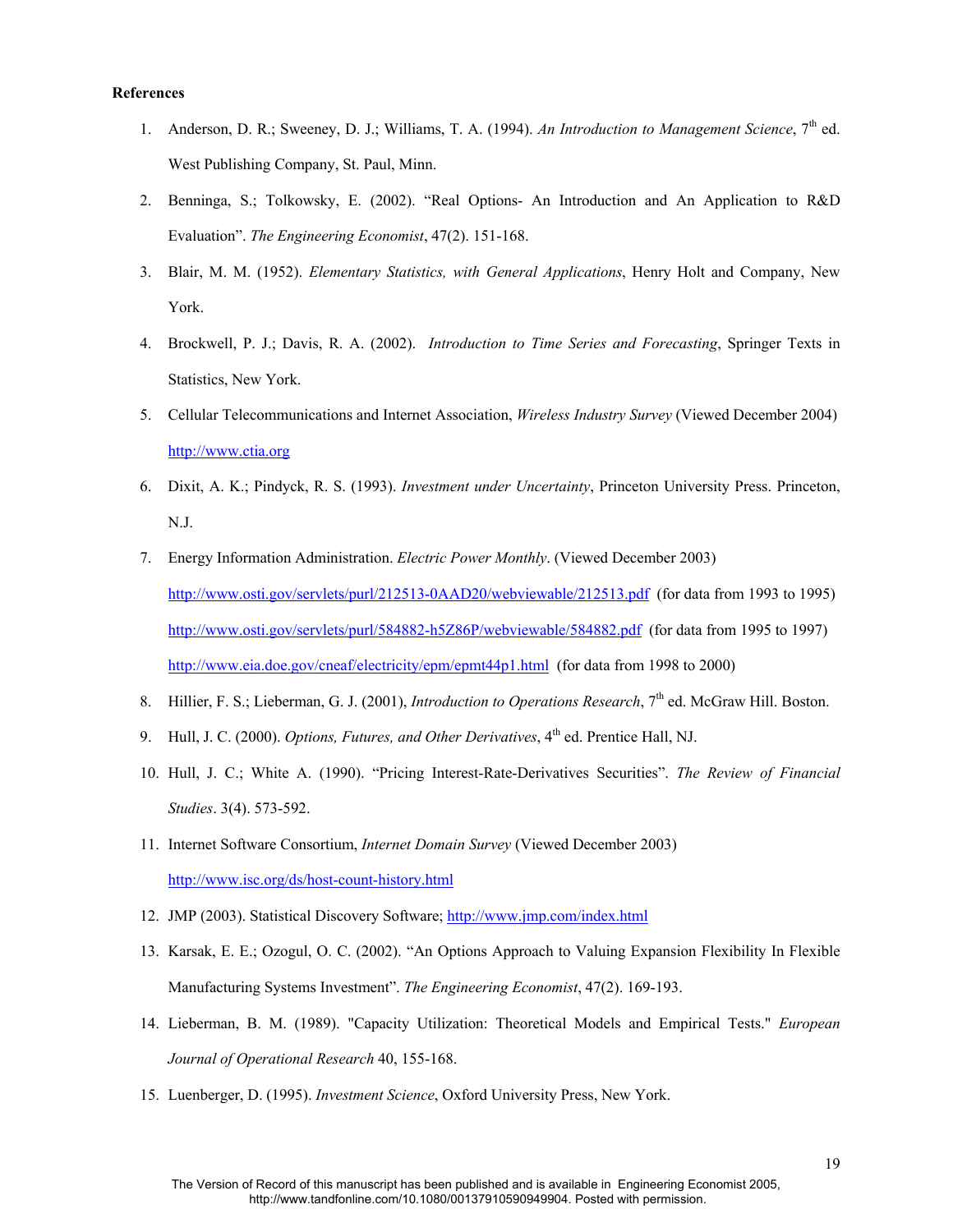- 16. Makridakis S.; Wheelwright S. C.; Hyndman R. J. (1998). *Forecasting: Methods and Applications*, 3rd ed., John Wiley and Sons Inc. New York.
- 17. Nembhard, H. B.; Shi, L.; Aktan, M. (2002). "A Real Options design for Quality Control Charts." *The Engineering Economist*, 47(1). 28-50.
- 18. Nembhard, H. B.; Shi L.; Aktan M. (2003). "A Real Options design for Product Outsourcing." *The Engineering Economist*, 48(3). 199-217.
- 19. Rai, A.; Ravichandran, T.; Samaddar, S. (1998). "How to anticipate the Internet's global diffusion." *Communications to the ACM*, 41, 97-106
- 20. Ross, S. (1999). *An Introduction to Mathematical Finance*, Cambridge University Press, Cambridge, U.K., New York.
- 21. Ross, S. (2000). *Introduction to Probability Models*, 7<sup>th</sup> ed., Harcourt Academic press, New York.
- 22. Ryan, S. M. (2004). "Capacity Expansion for Random Exponential Demand Growth with Lead Times." *Management Science*, 50(6). 740-748
- 23. Samuelson, P. A. (1965). "Proof that Properly Anticipated Prices Fluctuate Randomly," *Industrial Management Review*, 7, 41-49.
- 24. Shapiro S. S.; Wilk M. B., (1965). "An Analysis of Variance Test for Normality." *Biometrika*, 52, 3/4, 591- 611.
- 25. Thorsen, B. J. (1998). "Afforestation as a Real Option: Some Policy Implications." *Forest Science*, 45(2). 171-178.
- 26. U.S. Aeronautical Board, *Origin and Destination Survey of Airline Passenger Traffic* (Viewed December 2003) http://www.bts.gov/oai/indicators/airtraffic/annual/1981-2001.html
- 27. Wang, M.; Kettinger, W. J. (1995). "Projecting the Growth of Cellular Communication." *Communications of the ACM*, 38, No. 10. 119-122
- 28. Whitt, W. (1981). "The Stationary Distribution of a Stochastic Clearing Process." *Operations Research*  29(2), 294-308.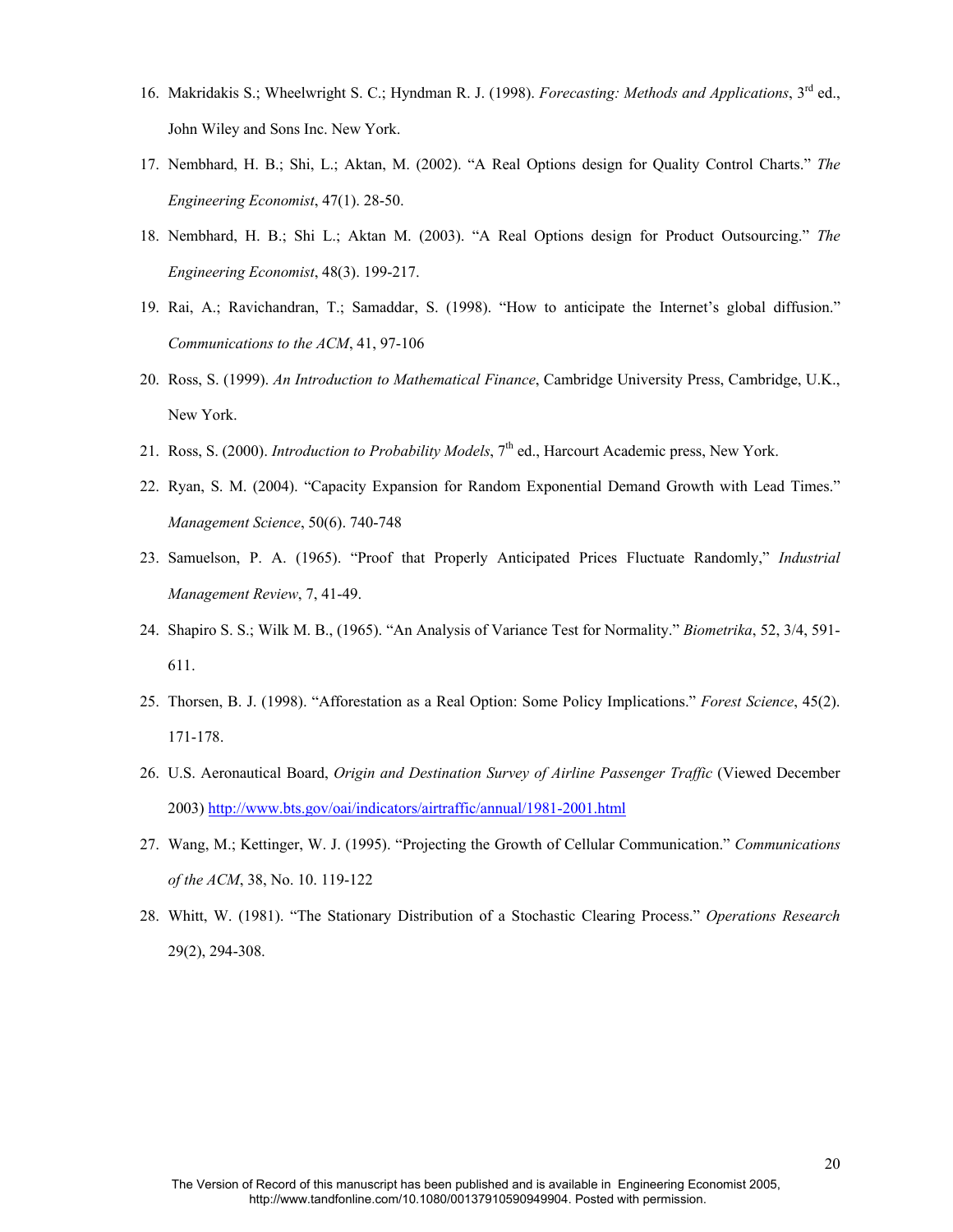#### **Appendix A: Proof of Lemma 1**

We consider the case where the number of seasons *m* is even and number of periods *p* is odd.

$$
\sum_{j=1}^{p} E\Big[\ln \hat{S}_{j}\Big] = E\Big[\ln \hat{S}_{\big|p/2\big]}\Big] + \sum_{j=1}^{\big|p/2\big|} E\Big[\ln \hat{S}_{j}\Big] + \sum_{j=1}^{p} E\Big[\ln \hat{S}_{j}\Big]
$$
\n
$$
= E\Big[\frac{1}{m} \sum_{i=1}^{m} \ln \hat{S}_{i\big|p/2\big]}\Big] + \sum_{j=1}^{\big|p/2\big|} E\Big[\frac{1}{m-1} \sum_{i=2}^{m} \ln \hat{S}_{ij}\Big] + \sum_{j=1}^{p} E\Big[\frac{1}{m-1} \sum_{i=1}^{m-1} \ln \hat{S}_{ij}\Big]
$$
\n
$$
= \sum_{i=1}^{m} E\Big[\frac{1}{m} \ln \hat{S}_{i\big|p/2\big]}\Big] + \sum_{j=1}^{\big|p/2\big|} \sum_{i=2}^{m} E\Big[\frac{1}{m-1} \ln \hat{S}_{ij}\Big] + \sum_{j=1}^{p} \sum_{i=1}^{m-1} E\Big[\frac{1}{m-1} \ln \hat{S}_{ij}\Big]
$$
\n
$$
\sum_{j=1}^{p} E\Big[\ln \hat{S}_{j}\Big] = \sum_{i=1}^{m} E\Big[\frac{1}{m} \Big(\ln X_{i\big|p/2\big]} - P_{i\big|p/2\big]}\Big]\Big] + \sum_{j=1}^{\big|p/2\big|} \sum_{i=2}^{m} E\Big[\frac{1}{m-1} \Big(\ln X_{ij} - P_{ij}\Big]\Big] + \sum_{j=1}^{p} \sum_{i=1}^{m-1} E\Big[\frac{1}{m-1} \Big(\ln X_{ij} - P_{ij}\Big]\Big],
$$

where  $P_{ij}$  is the arithmetic moving average, as defined earlier.

Substituting values of  $P_{ij}$ , we have that

$$
\sum_{j=1}^{p} E\left[\ln \hat{S}_{j}\right] = \sum_{j=1}^{\lfloor p/2 \rfloor} \left( \frac{1}{mp} - \frac{(j-1)}{pp} \right) E\left[\ln X_{1j}\right] + E\left[\ln X_{\lfloor p/2 \rfloor} + \ln X_{\lfloor p/2 \rfloor}\right] \left( \frac{p-1}{pm} - \frac{\lfloor p/2 \rfloor}{p(m-1)} \right) + \sum_{j=\lfloor p/2 \rfloor + 1}^{p} \left( \frac{p-1}{p(m-1)} - \frac{1}{mp} - \frac{j-2}{p(m-1)} \right) E\left[\ln X_{1j}\right]
$$
\n
$$
+ \sum_{j=\lfloor p/2 \rfloor}^{p} \sum_{i=2}^{m-1} E\left[\ln X_{ij}\right] \left( \frac{1}{p(m-1)} - \frac{1}{mp} \right) + \sum_{i=2}^{m-1} E\left[\ln X_{\lfloor p/2 \rfloor}\right] \left( \frac{p-1}{mp} - \frac{p-1}{p(m-1)} \right) + \sum_{j=\lfloor p/2 \rfloor}^{p} \left( \frac{1}{mp} - \frac{(j-1)}{p(m-1)} \right) E\left[\ln X_{\lfloor n/2 \rfloor}\right]
$$
\n
$$
+ \sum_{j=1}^{\lfloor p/2 \rfloor} \left( \frac{p-1}{p(m-1)} - \frac{1}{mp} - \frac{j-2}{p(m-1)} \right) E\left[\ln X_{\lfloor n/2 \rfloor}\right]
$$
\n
$$
= \sum_{j=1}^{\lfloor p/2 \rfloor} \left( \frac{p-1}{p(m-1)} - \frac{1}{mp} - \frac{j-2}{p(m-1)} \right) E\left[\ln X_{\lfloor n/2 \rfloor}\right]
$$

Now we have from Equation (2),  $\ln[X_{ij}] = \ln[Y_{ij}] + \ln[S_j]$ . Substituting this for each of the  $X_{ij}$ , we cancel out the seasonal indices  $S_j$  from the above equation. To evaluate the  $Y_{ij}$  terms, we use Equation (4) and write all the  $Y_{ij}$  in terms of  $Y_{II}$  and solve the equation. We get

$$
\sum_{j=1}^p E[\ln \widehat{S}_j] = 0
$$

For the case where the number of season *m* is odd, and the periods *p* is also odd, the condition can be found out as: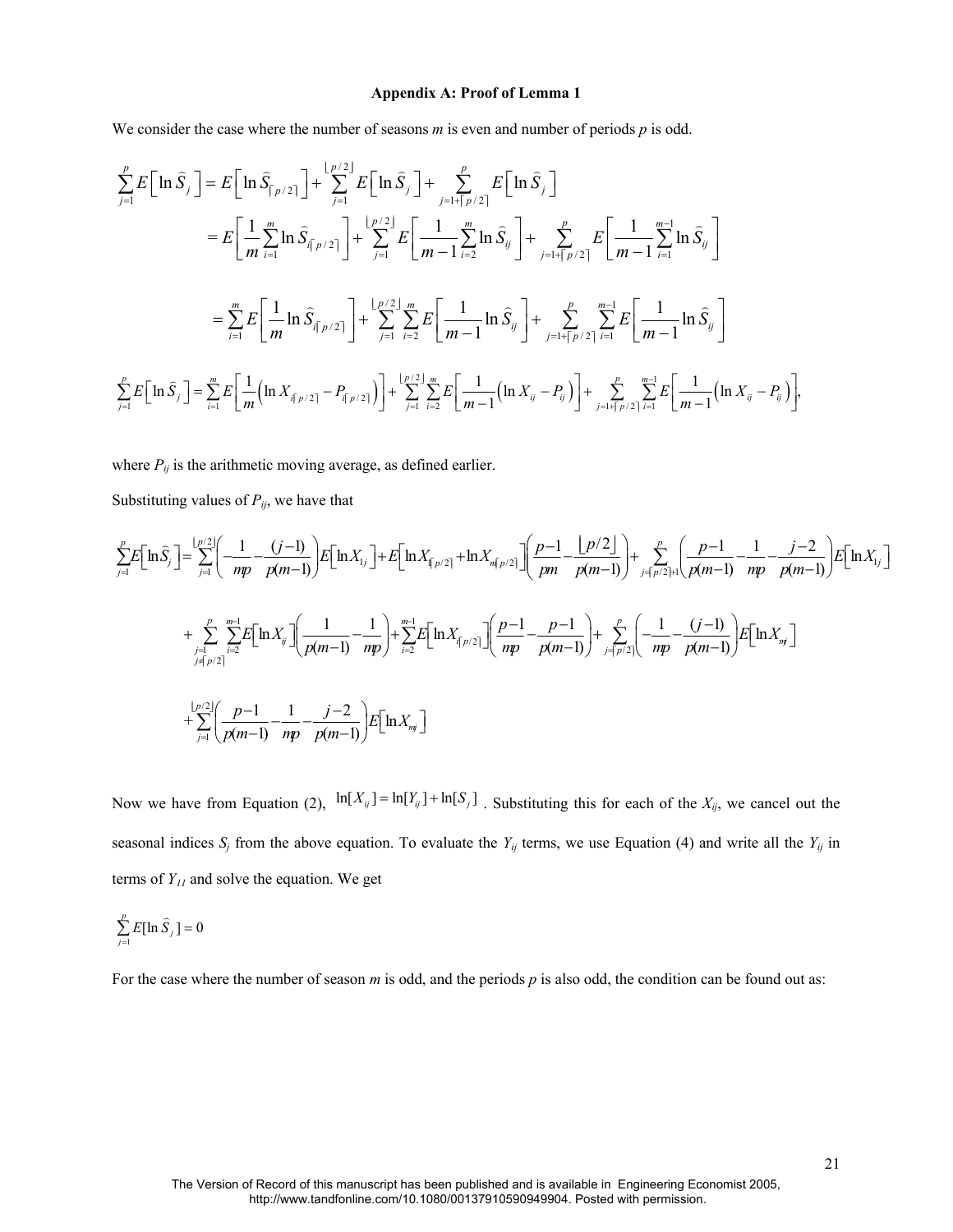$$
\sum_{j=1}^{p} E\left[\ln \hat{S}_{j}\right] = \sum_{j=1}^{p/2} \left(-\frac{1}{mp} - \frac{(j-1)}{p(m-1)}\right) E\left[\ln X_{1j}\right] + E\left[\ln X_{\sqrt{p}/2} + \ln X_{\sqrt{p}/2}\right] \left(\frac{p-1}{pm} - \frac{\lfloor p/2 \rfloor}{p(m-1)}\right)
$$
\n
$$
+ \sum_{j=\lceil p/2 \rceil+1}^{p} \left(\frac{p-1}{p(m-1)} - \frac{1}{mp} - \frac{j-2}{p(m-1)}\right) E\left[\ln X_{1j}\right]
$$
\n
$$
+ \sum_{j=1}^{p} \sum_{i=2}^{m-1} E\left[\ln X_{ij}\right] \left(\frac{1}{p(m-1)} - \frac{1}{mp}\right) + \sum_{j=\lceil p/2 \rceil}^{p} \left(-\frac{1}{mp} - \frac{(j-1)}{p(m-1)}\right) E\left[\ln X_{nj}\right]
$$
\n
$$
+ \sum_{j=1}^{p/2} \left(\frac{p-1}{p(m-1)} - \frac{1}{mp} - \frac{j-2}{p(m-1)}\right) E\left[\ln X_{nj}\right]
$$

The case when the number of periods *p* is even is also similar to the one formulated above, using Equation (5), which had to be centered because of the even number of periods [5].

Hence, the sum of estimated log of seasonal indices for a season is:

$$
E[\ln \hat{S}_j] = \sum_{j=1}^p \left( \frac{u_j}{m-1} - \frac{2j-1}{2(m-1)p} \right) E\left[\ln X_{1j}\right] + \sum_{j=1}^m \left( \frac{w_j}{m-1} - \frac{1}{2(m-1)p} - \frac{p-j}{(m-1)p} \right) E\left[\ln X_{mj}\right],
$$
  
\nwhere  $u_j = \begin{cases} 0 & \text{for } j \le p/2 \\ 1 & \text{for } j > p/2 \end{cases}$   
\nAnd  $w_j = \begin{cases} 1 & \text{for } j \le p/2 \\ 0 & \text{for } j > p/2 \end{cases}$ 

which, when we use Equation (2) for  $\ln[X_i]$  and subsequently Equation (4) for  $\ln[Y_i]$  as before, comes to zero.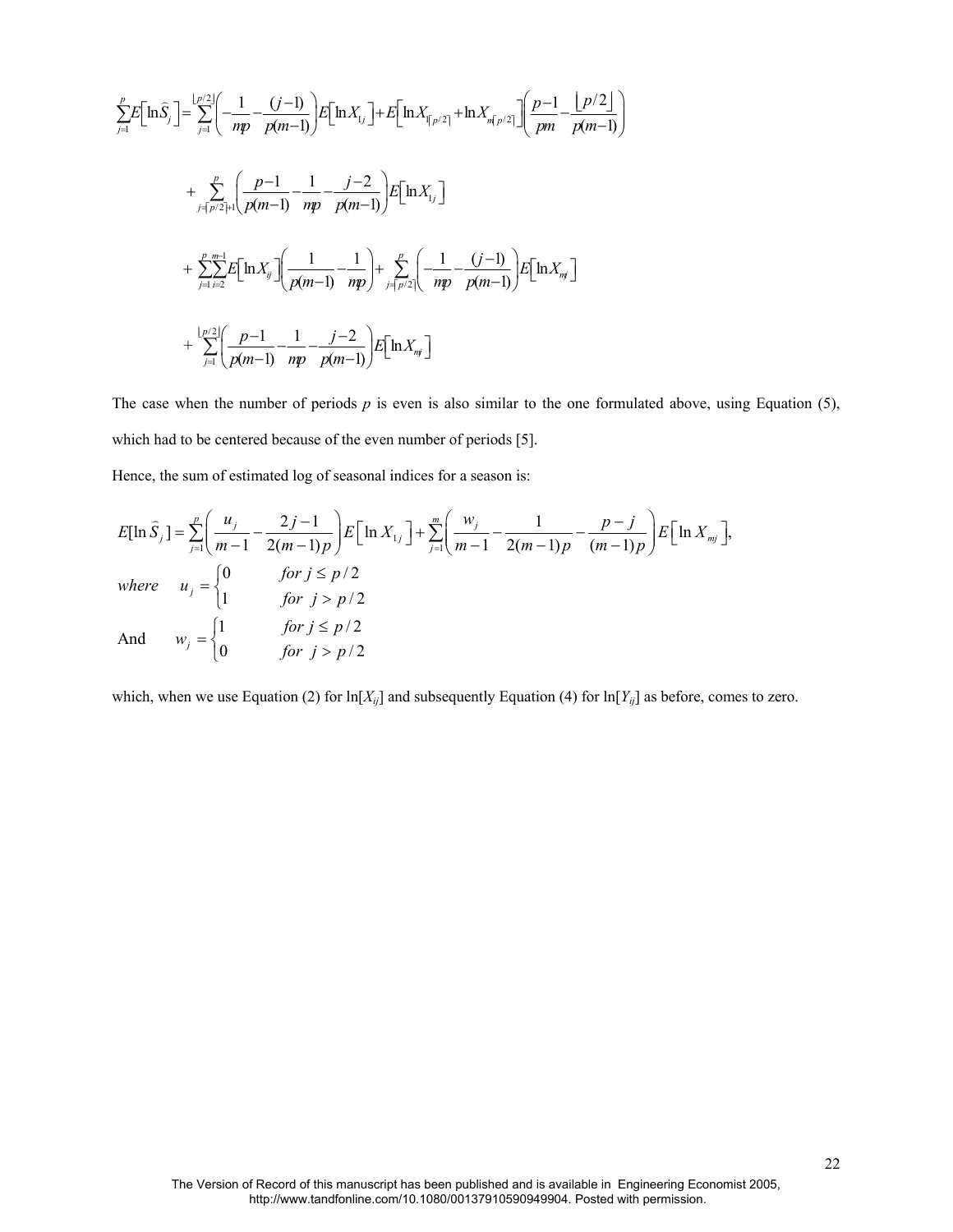To show  $E\left[\ln \hat{S}_j\right] = \ln S_j$  $\tilde{z}$ , for any *j* 

We have,

$$
E\Big[\ln \widehat{S}_{ij}\Big] = E\Big[\ln X_{ij} - P_{ij}\Big]
$$
  
=  $E\Big[\ln X_{ij} - \frac{1}{p} \sum_{k=t-\lfloor p/2 \rfloor}^{t+\lfloor p/2 \rfloor} \ln X_k\Big]$ , where  $t = (i-1)p + j$ , therefore  

$$
E\Big[\ln \widehat{S}_{ij}\Big] = E\Bigg[\frac{p-1}{p}\ln X_{ij} - \frac{1}{p} \sum_{\substack{k=t-\lfloor p/2 \rfloor \\ k \neq t}}^{t+\lfloor p/2 \rfloor} \ln X_k\Bigg]
$$

Since  $\ln X_{ij} = \ln S_{ij} + \ln Y_{ij}$ , we have

$$
E\Big[\ln \widehat{S}_{ij}\Big] = E\Bigg[\frac{p-1}{p}\ln S_{ij} - \frac{1}{p}\sum_{\substack{k=t-1\\k\neq t}}^{t+\lfloor p/2\rfloor} \ln S_{k}\Bigg] + E\Bigg[\frac{p-1}{p}\ln Y_{ij} - \frac{1}{p}\sum_{\substack{k=t-1\\k\neq t}}^{t+\lfloor p/2\rfloor} \ln Y_{k}\Bigg],
$$

/ 2 1  $k=t-|p/2$ We know that  $\sum_{i=1}^{p} \ln S_{ii} = 0$ , hence  $\sum_{i=1}^{t+|p/2|} \ln S_{k} = -\ln \frac{1}{2}$  $\sum_{j=1}^{\infty} \frac{\ln S_{ij}}{s} = 0,$  **h**  $\sum_{\substack{k=t-[p/2] \\ k \neq t}} \frac{\ln S_k}{s} = \ln S_{ij}$  $S_{ii} = 0$ , hence  $\sum_{k=1}^{t + \lfloor p/2 \rfloor} \ln S_k = -\ln S$ = = − ≠  $\sum \ln S_{ij} = 0$ , hence  $\sum \ln S_k = -$ 

$$
E\Big[\ln\widehat{S}_{ij}\Big]=E\Bigg[\frac{p-1}{p}\ln S_{ij}-\frac{1}{p}\Big(-\ln S_{ij}\Big)\Bigg]+E\Bigg[\frac{p-1}{p}\ln Y_{ij}-\frac{1}{p}\sum_{\substack{k=1-p/2 \ k \neq i}}^{t+\lfloor p/2 \rfloor} \ln Y_k\Bigg]
$$

$$
= E\left[\frac{p-1}{p}\ln S_{ij} - \frac{1}{p}\left(-\ln S_{ij}\right)\right] + \frac{p-1}{p}E\left[\ln Y_{ij}\right] - \frac{1}{p}\sum_{\substack{k=l-p/2 \ k \neq t}}^{l+|p/2|} E\left[\ln Y_{k}\right]
$$
  

$$
= \ln S_{ij} + \frac{p-1}{p}\left\{E\left[\ln Y_{11}\right] + \delta\left(t-1\right)\right\} - \frac{1}{p}\sum_{\substack{k=l-p/2 \ k \neq t}}^{l+|p/2|} E\left[\ln Y_{11}\right] + \delta\left(k-1\right), \text{where } t = (i-1)p + j
$$

which gives,

$$
E\Big[\ln \widehat{S}_{ij}\,\Big] = \ln S_{ij} + 0 = \ln S_{ij} .
$$

From the above equation:

$$
\frac{1}{m}\sum_{i=1}^{m}E\left[\ln \widehat{S}_{ij}\right]=\frac{1}{m}\sum_{i=1}^{m}\ln S_{ij}
$$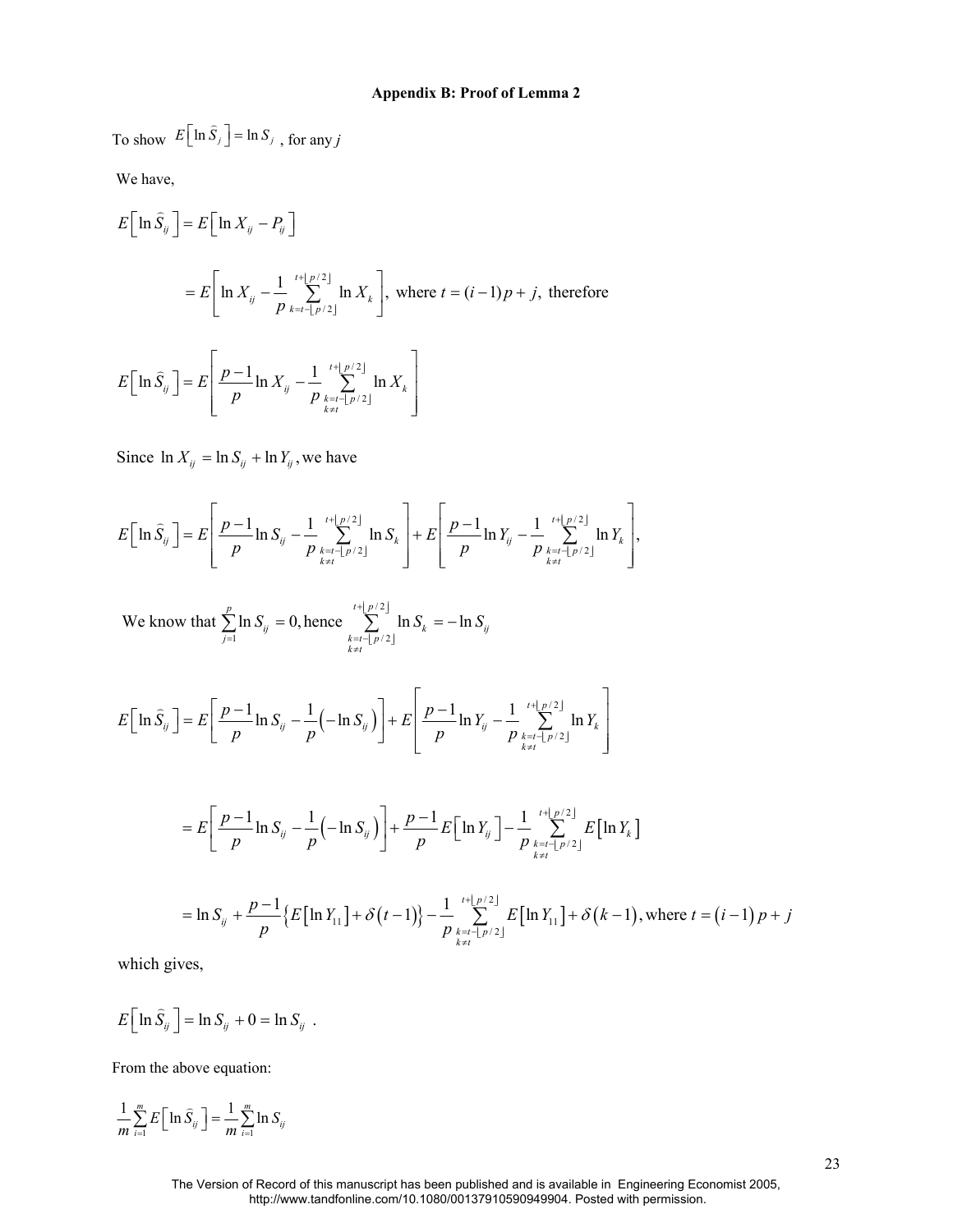From Equation (6),

$$
E\left[\ln \widehat{S}_j\right] = \frac{1}{m} \sum_{i=1}^m \ln S_{ij} = \frac{1}{m} \left[m \cdot (\ln S_j)\right]
$$

because we know that,  $\ln S_{ij} = \ln S_j$ ,  $\forall j$ 

Hence 
$$
E[\ln \hat{S}_j] = \ln S_j
$$
.

In the case where the number of periods  $p$  is even, the calculations are similar except for the fact that again Equation (4) for the centered moving average is used instead of the simple moving average. Hence, the values obtained after substituting respective values in the equation  $E\left[\ln \hat{S}_{ij}\right] = E\left[\ln X_{ij} - P_{ij}\right]$  $\overline{a}$ change accordingly, however the concept is similar; and it gives a similar result.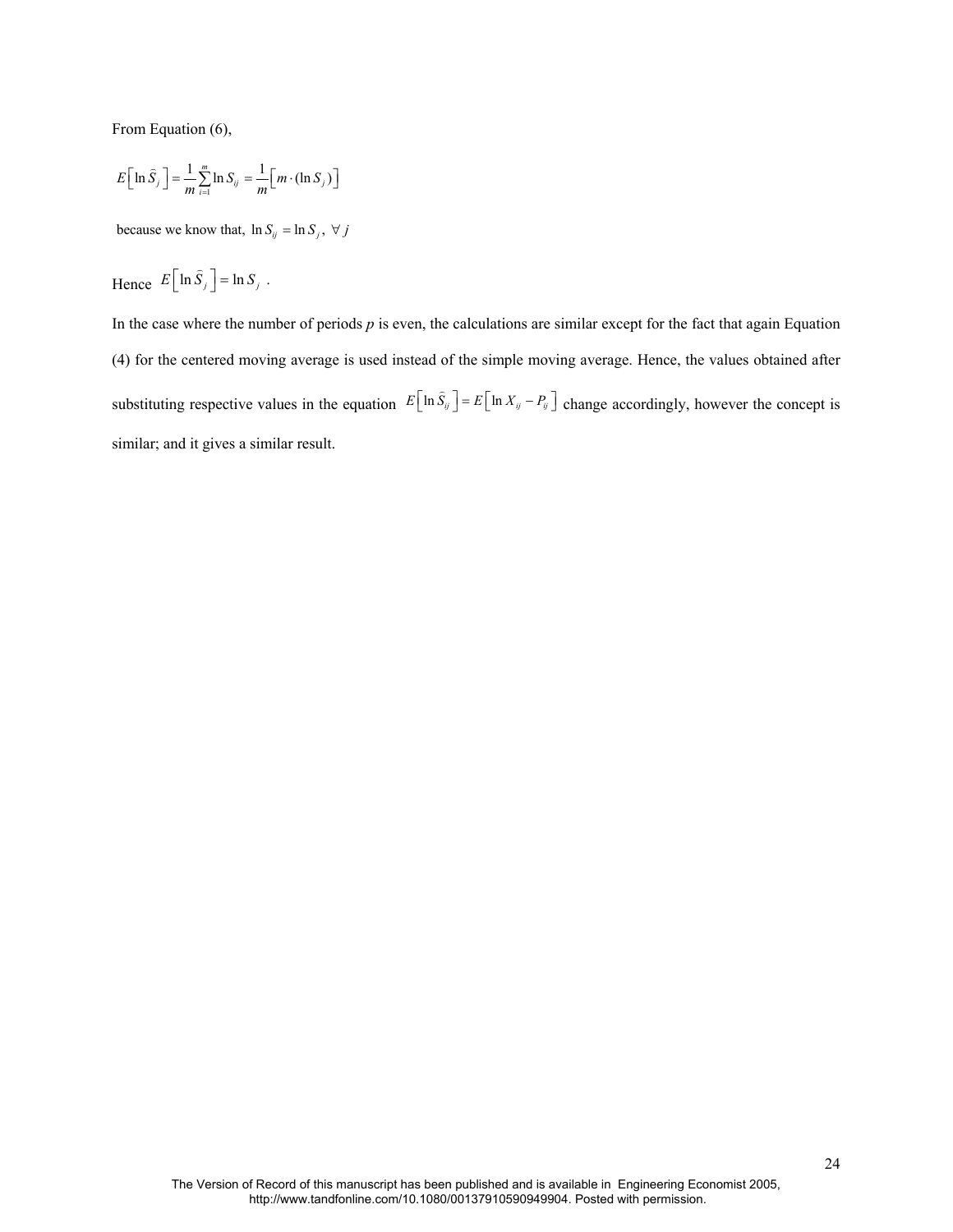## **List of Figures**

| Sr.          | Title                                                                                |
|--------------|--------------------------------------------------------------------------------------|
| No.          |                                                                                      |
| $\mathbf{1}$ | Original and deseasonalized demand data obtained from two different methods          |
|              | (* units: million kWh)                                                               |
| 2            | Original and deseasonalized data (obtained from each of the methods) for each        |
|              | month of the year 1998                                                               |
| 3            | Log ratios $(w(k))$ for all 120 data points indicating the randomness of the $w(k)$  |
|              | values                                                                               |
| 4            | Distributions for the $w(k)$ values obtained from the moving average method          |
| 5            | $w(k)$ values for each month of year plotted for 4 years indicating randomness       |
|              | (four lines for four different representative years)                                 |
| 6            | Scatter plot of $w(k)$ values for electric demand before deseasonalization           |
| 7            | Original and deseasonalized enplanement data obtained from deseasonalization         |
|              | Method I of Section 3.1                                                              |
| 8            | $w(k)$ values for all 238 data points indicating the randomness of the $w(k)$ values |
| 9            | Distributions of $w(k)$ for airline passenger enplanement data                       |
| 10           | $w(k)$ values for each month of year plotted for 4 years indicating randomness       |
| 11           | Scatter plot of $w(k)$ values for airline passenger data before deseasonalization    |
| 12           | $w(k)$ values for data points of cell phone data indicating the randomness of the    |
|              | $w(k)$ values                                                                        |
| 13           | Distributions of $w(k)$ for cell phone revenue data                                  |
| 14           | $w(k)$ values for data points for Internet host data                                 |
| 14           | Distributions of $w(k)$ for Internet host data                                       |
| 16           | $w(k)$ scatter plot for Internet host data                                           |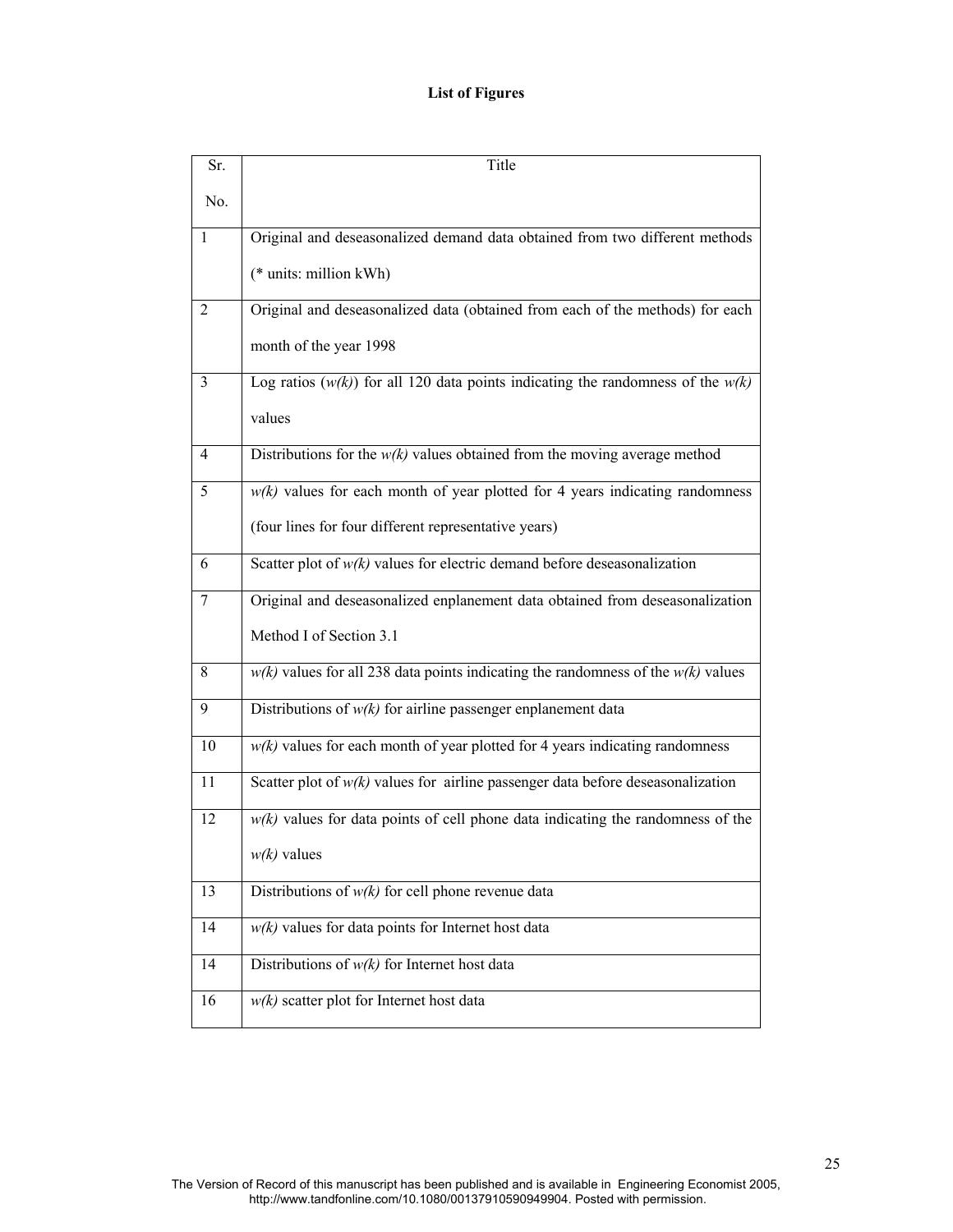

**Figure 1.** Original and deseasonalized demand data obtained from two different methods (\* units: million kWh)



**Figure 2.** Original and deseasonalized data (obtained from each of the methods) for each month of the year 1998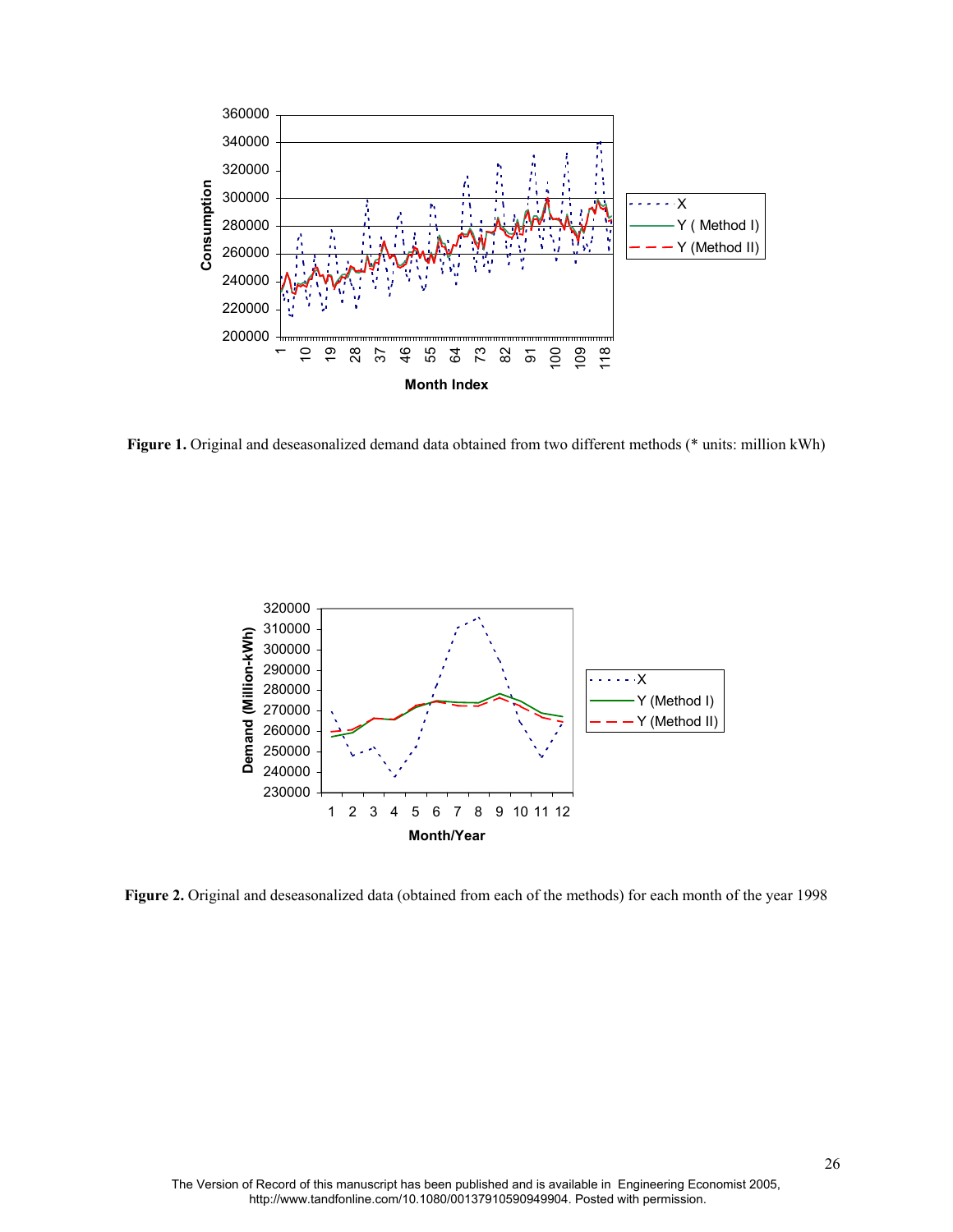

**Figure 3.** Log ratios (*w(k)*) for all 120 data points indicating the randomness of the *w(k)* values



**Figure 4.** Distributions for the *w(k)* values obtained from the moving average method.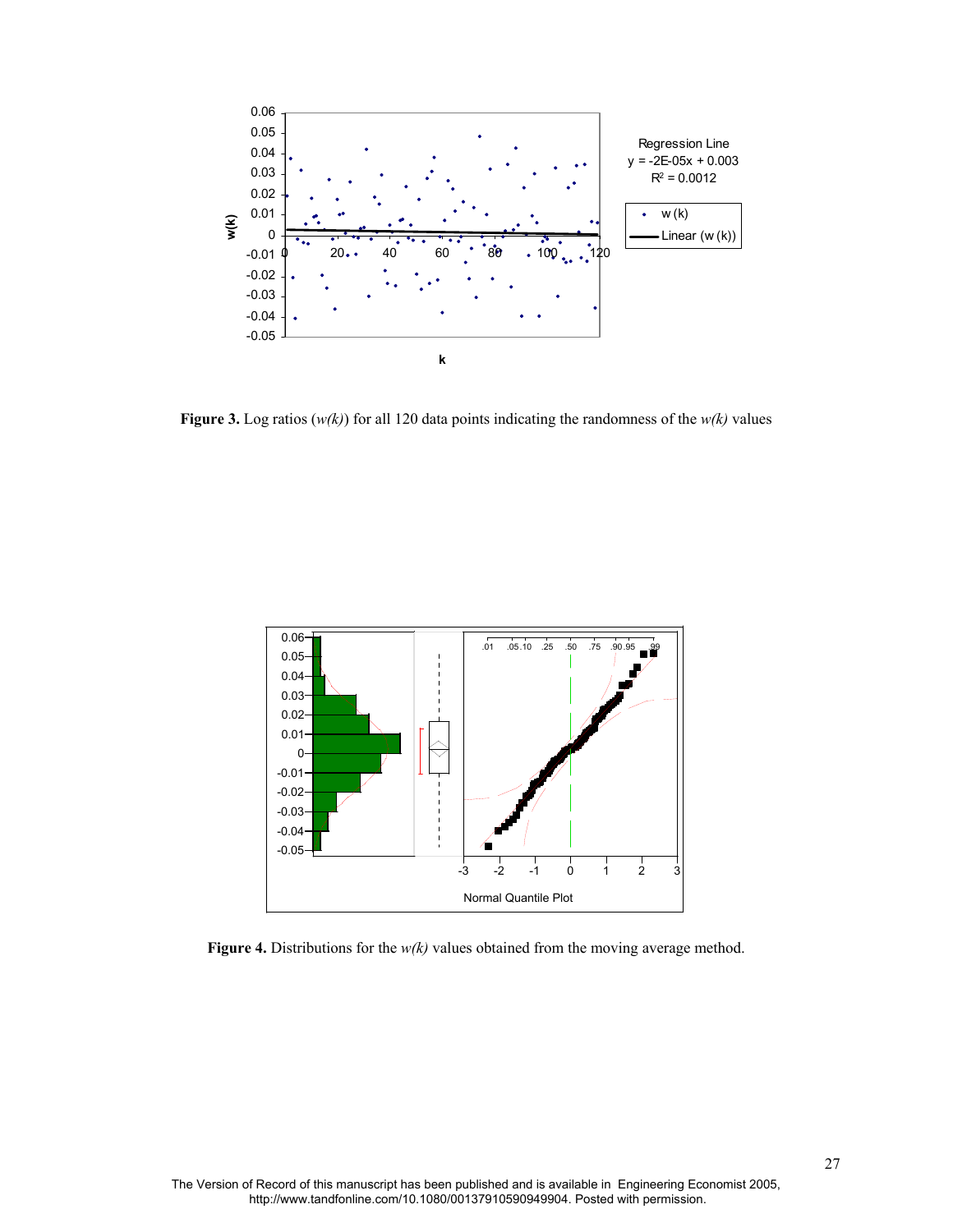

Figure 5. Log ratios for each month of year plotted for 4 representative years indicating randomness



**Figure 6**. Scatter plot of *w(k)* values for electric demand before deseasonalization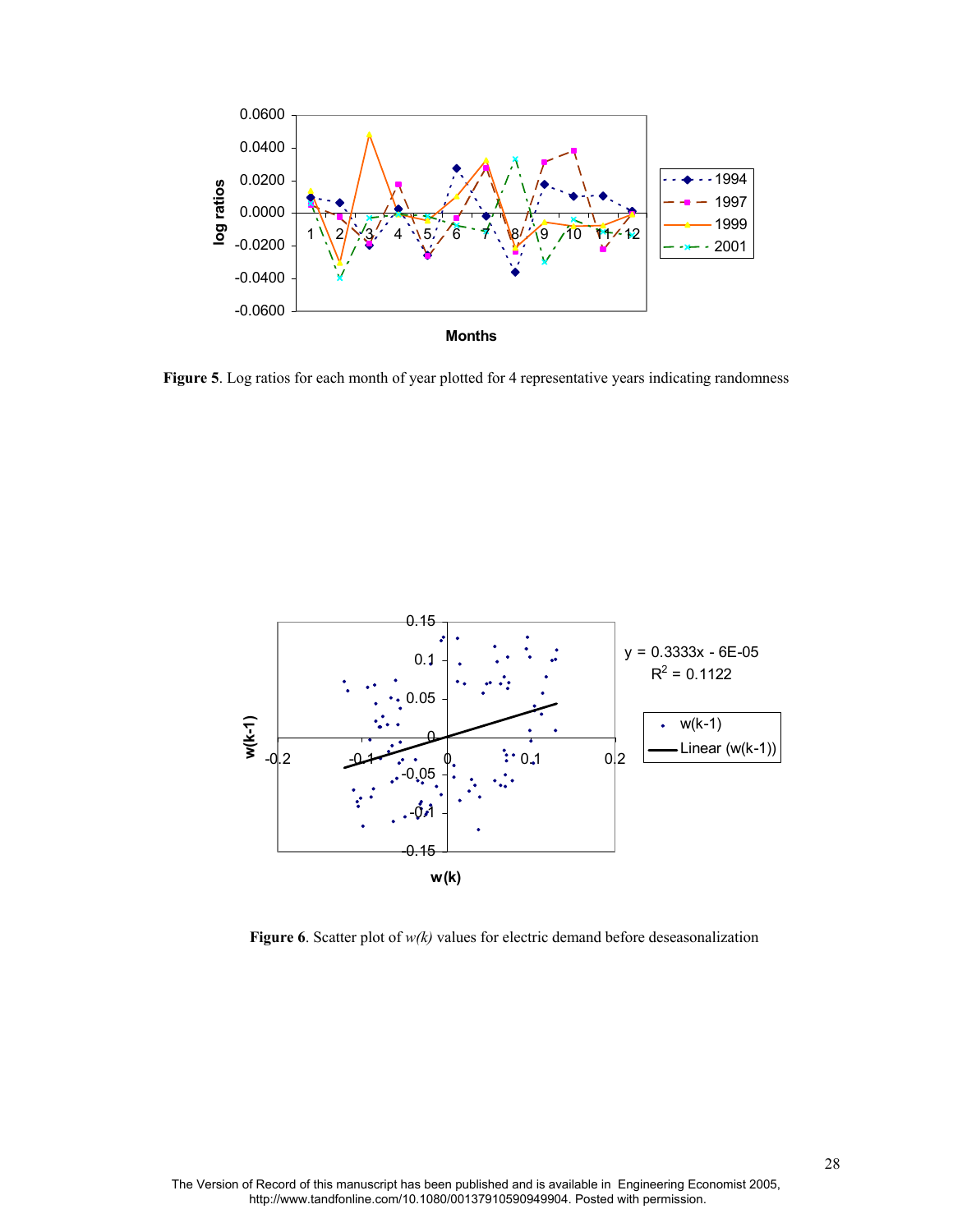

**Figure 7.** Original and deseasonalized enplanement data obtained from deseasonalization Method I of Section 3.1



**Figure 8.** *w(k)* values for all 238 data points indicating the randomness of the *w(k)* values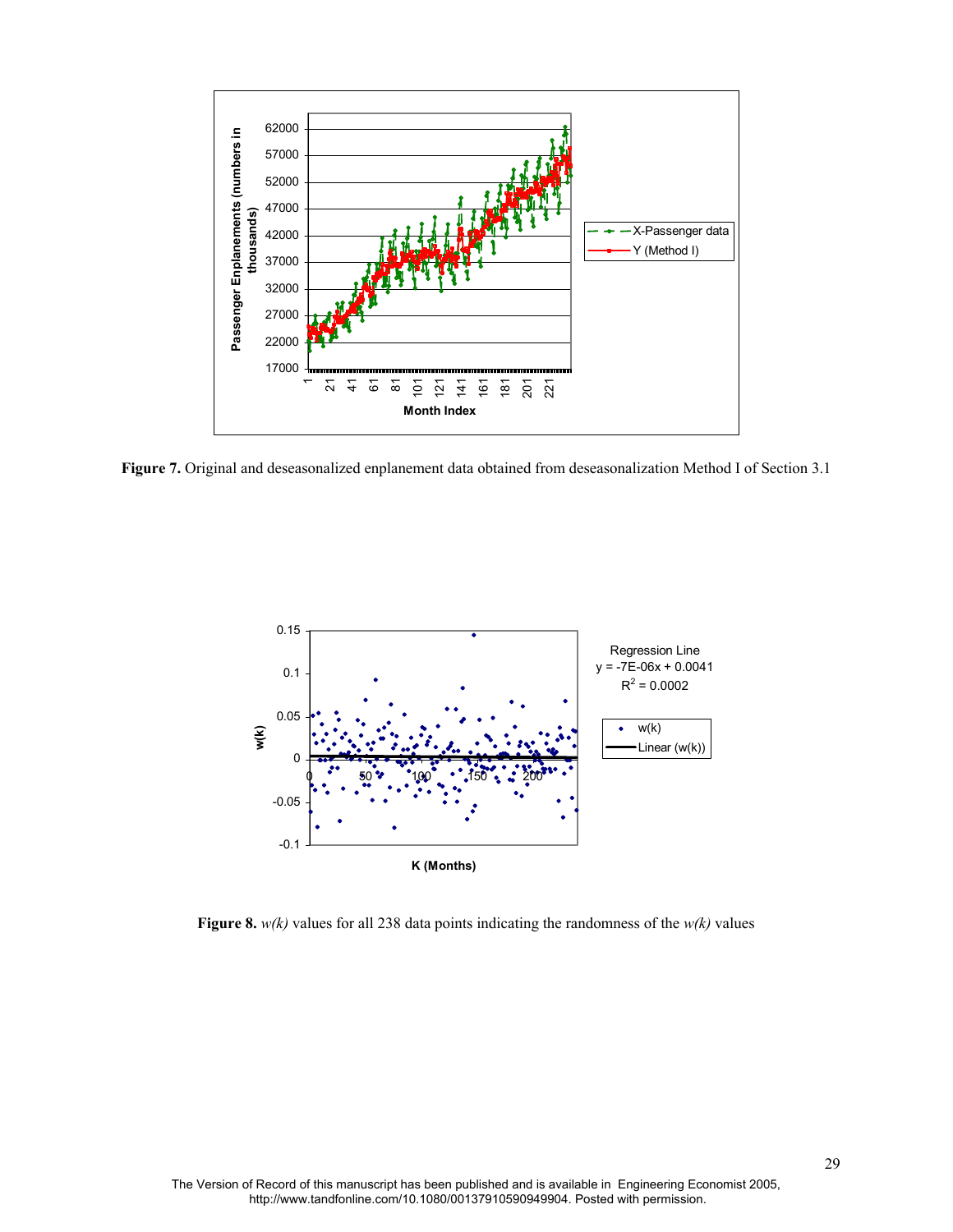

**Figure 9.** Distributions of *w(k)* for airline passenger enplanement data



Figure 10. *w(k)* values for each month of year plotted for 4 years indicating randomness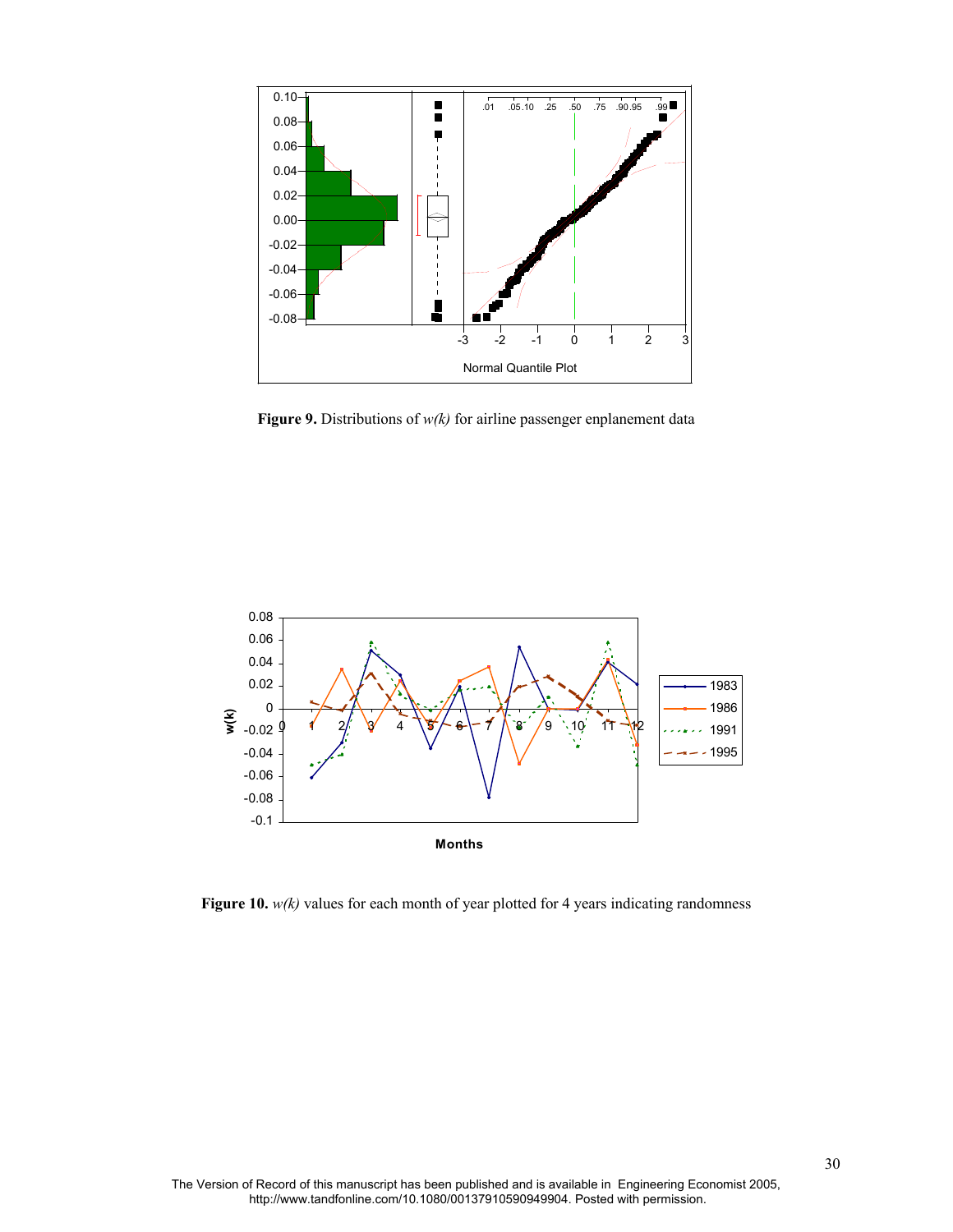

**Figure 11**. Scatter plot of *w(k)* values for airline passenger data before deseasonalization



**Figure 12.** *w(k)* values for data points of cell phone data indicating the randomness of the *w(k)* values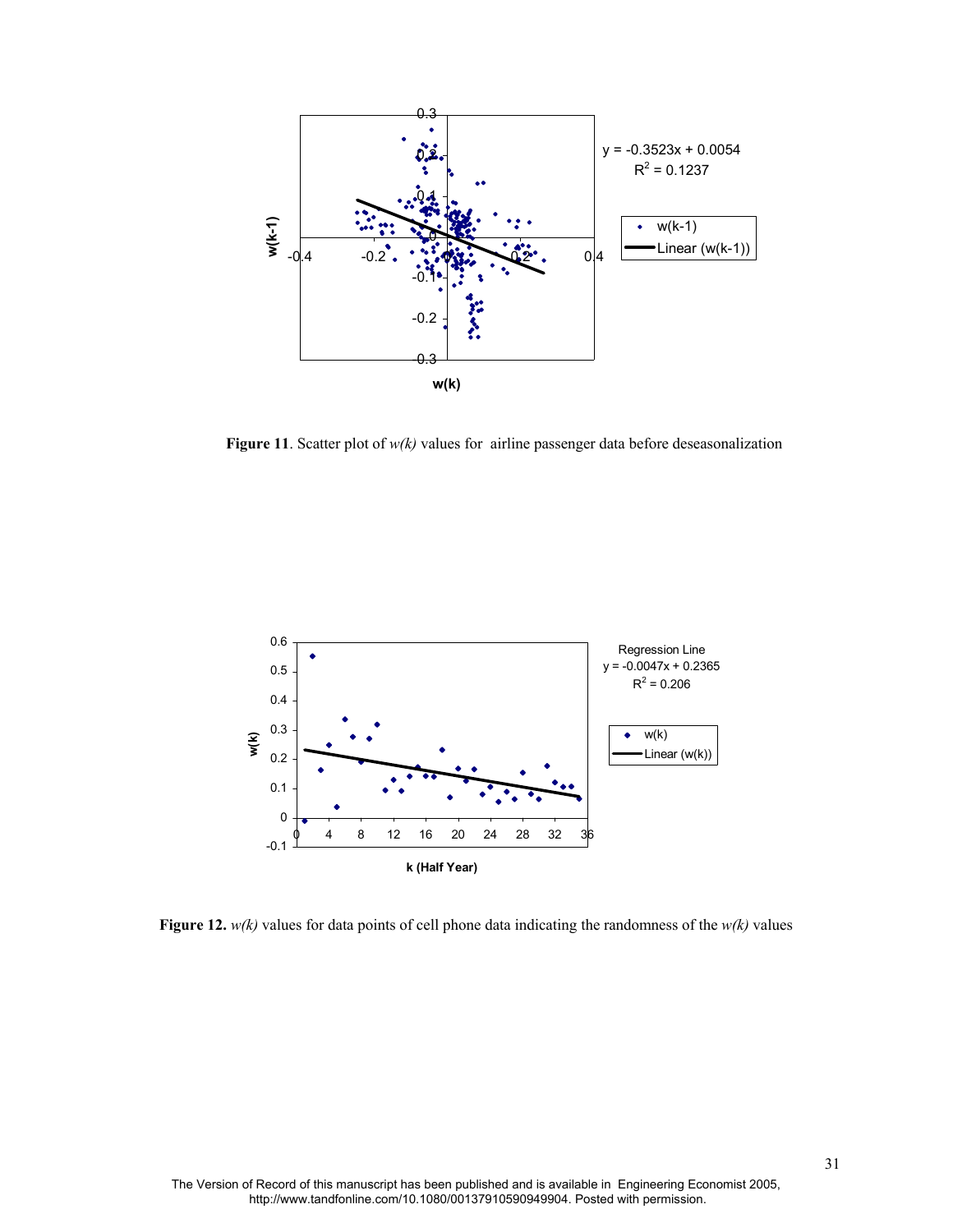

**Figure 13.** Distributions of *w(k)* for cell phone revenue data



**Figure 14.** *w(k)* values for data points for internet host data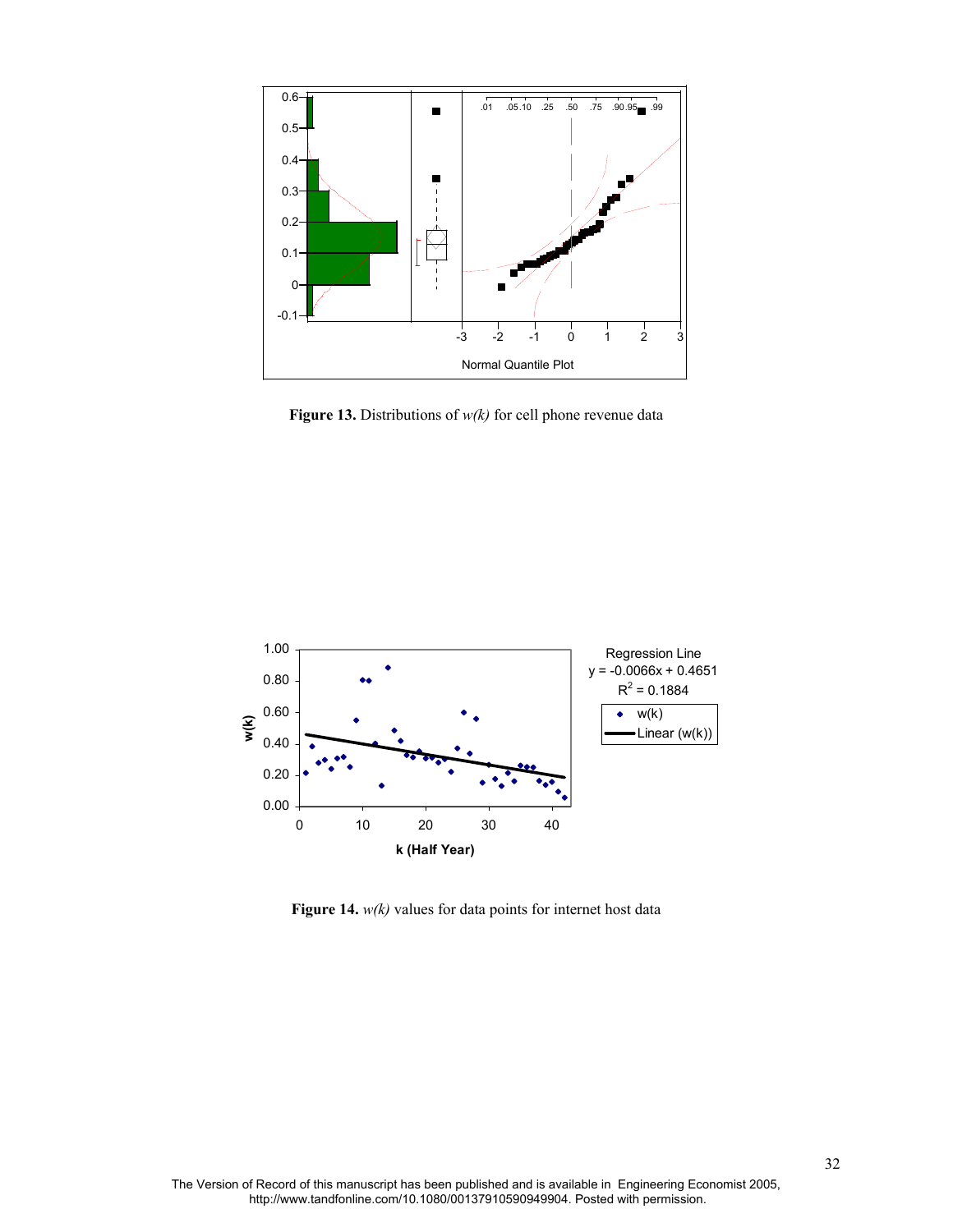

**Figure 15.** Distributions of *w(k)* for Internet host data



**Figure16.**  $w(k)$  scatter plot for Internet host data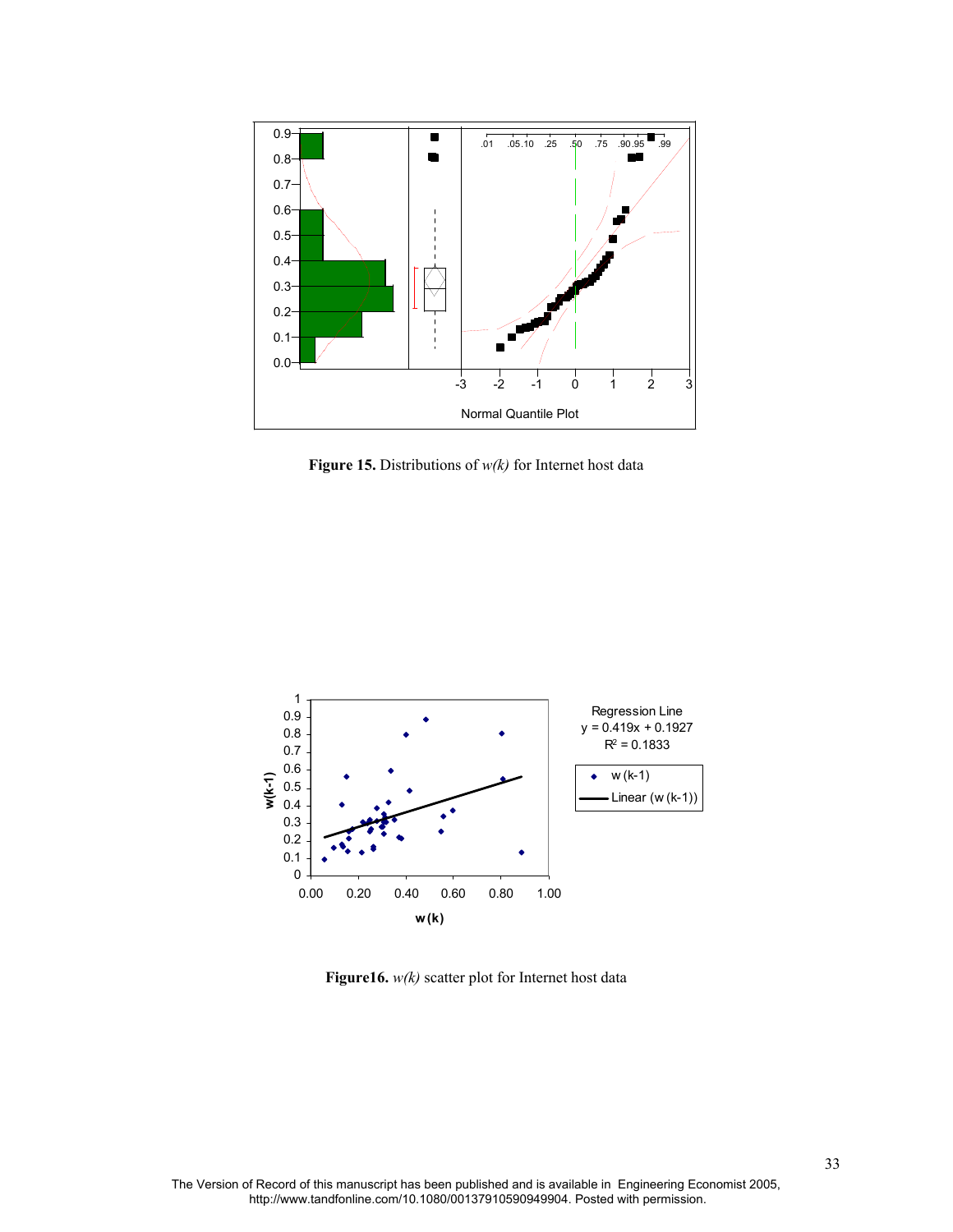### **List of Tables**

| Sr. No. | Title                                                                   |
|---------|-------------------------------------------------------------------------|
|         | Seasonal Indices for electric power consumption data from two different |
|         | methods                                                                 |
|         | Categories of $w(k)$ values for the independence test                   |
| 3       | Seasonal Index for airline passenger data using moving average method   |
| 4       | Categories of $w(k)$ used for airline passenger data                    |
| 5       | Categories of $w(k)$ values used for cell-phone revenue data            |
| 6       | Summary of results of the various data sets                             |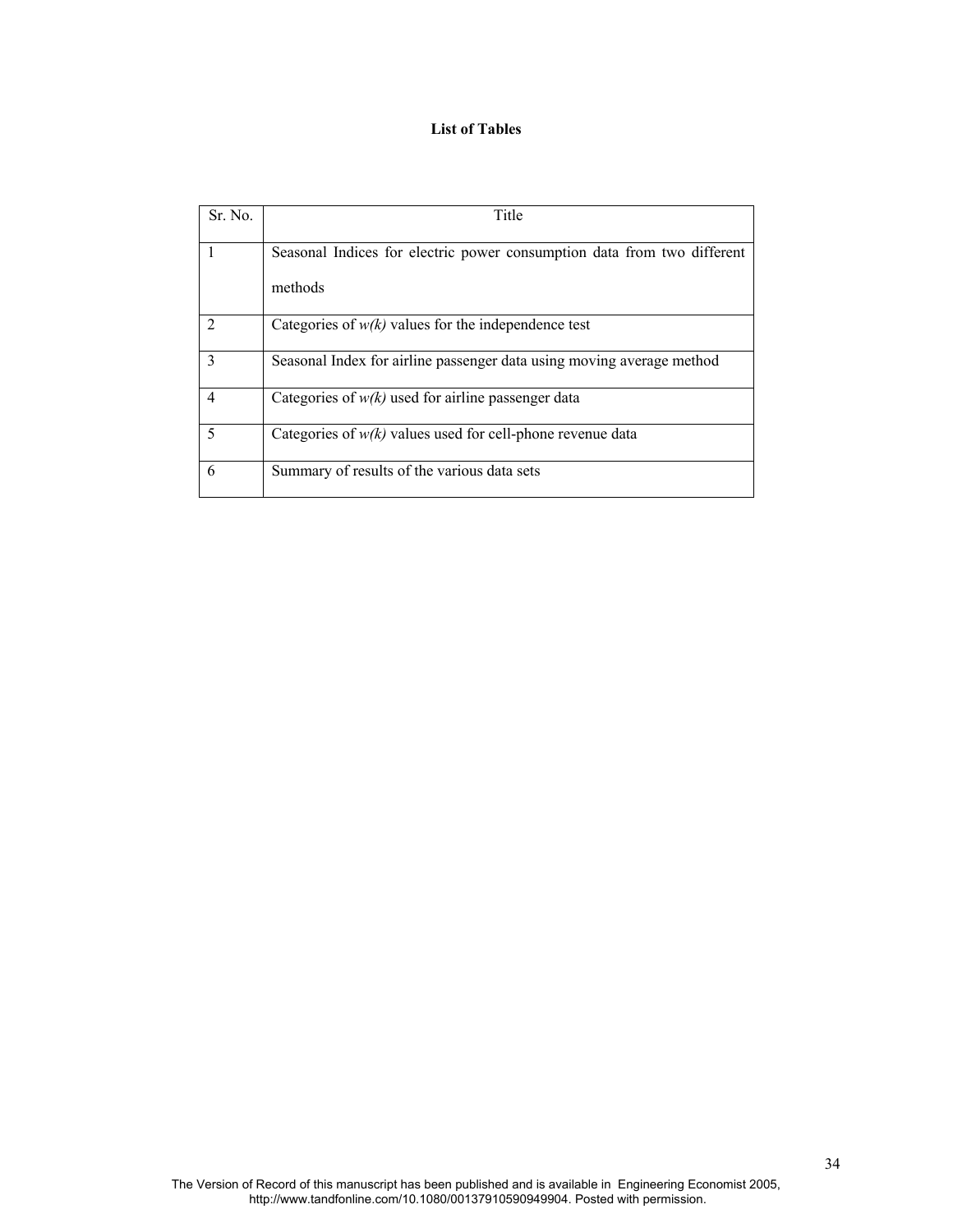| Month      | Method I   | Method II |
|------------|------------|-----------|
| January    | 1.0469     | 1.0372    |
| February   | 0.9560     | 0.9507    |
| March      | 0.9459     | 0.9458    |
| April      | 0.8957     | 0.8952    |
| May        | 0.9274     | 0.9244    |
| June       | 1.0275     | 1.0288    |
| July       | 1.1328     | 1.1396    |
| August     | 1.1524     | 1.1594    |
| September  | 1.0576     | 1.0649    |
| October    | 0.9597     | 0.9686    |
| November   | 0.9202     | 0.9269    |
| December   | 0.9872     | 0.9971    |
| Sum of Log | $-0.00232$ | 0         |

**Table 1.** Seasonal Indices for electric power consumption data from two different methods

**Table 2.** Categories of *w(k)* values for the independence test

| Categories | $w(k)$ ranges           |
|------------|-------------------------|
| 1          | From $-0.05$ to $-0.02$ |
| 2          | From $-0.02$ to 0       |
| 3          | From 0 to $0.02$        |
|            | From $0$ to $0.05$      |
|            |                         |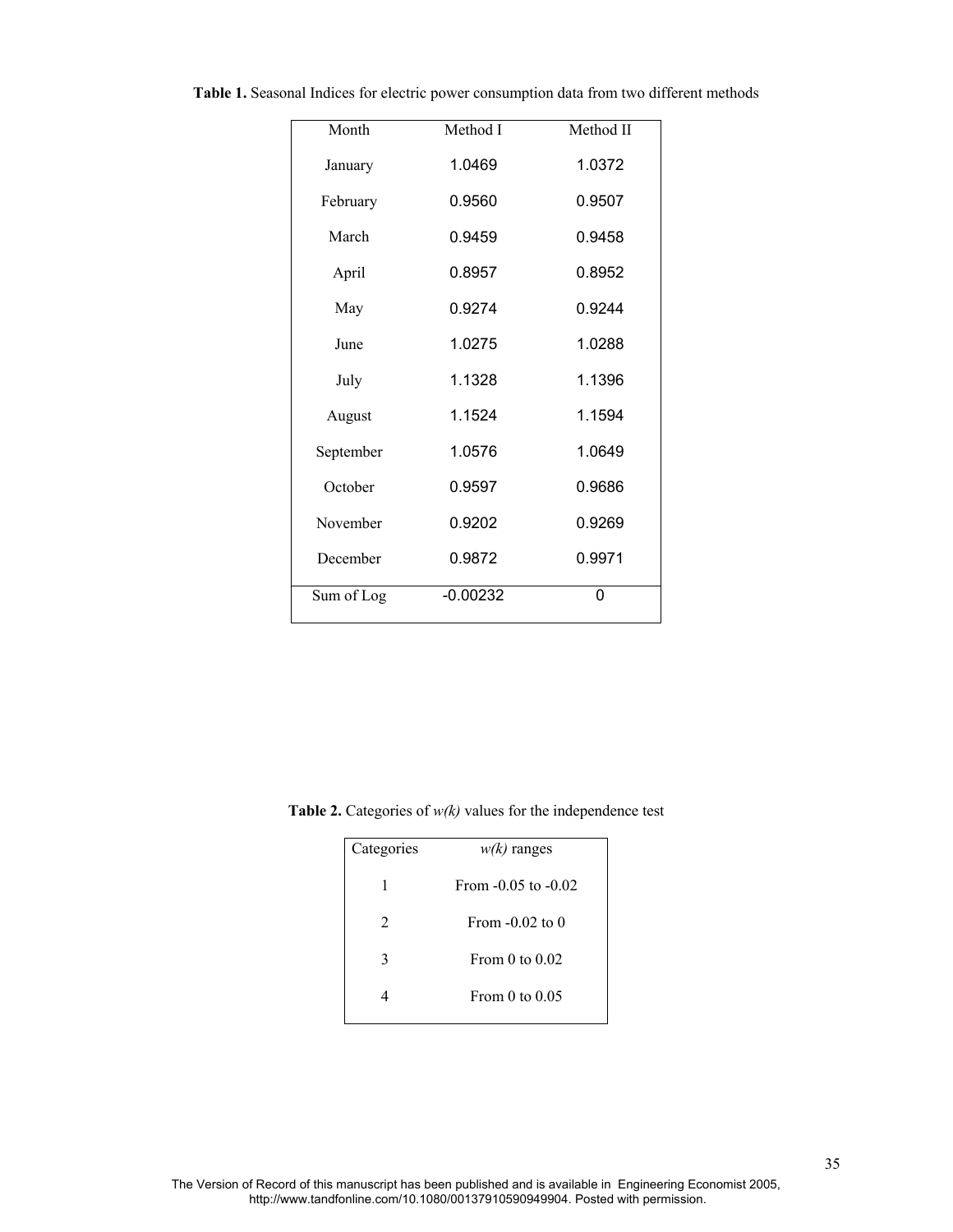| Month      | Sea. Index |  |  |
|------------|------------|--|--|
| January    | 0.8928     |  |  |
| February   | 0.8686     |  |  |
| March      | 1.0545     |  |  |
| April      | 1.0073     |  |  |
| May        | 1.0203     |  |  |
| June       | 1.0704     |  |  |
| July       | 1.1095     |  |  |
| August     | 1.1361     |  |  |
| September  | 0.9335     |  |  |
| October    | 0.9962     |  |  |
| November   | 0.9368     |  |  |
| December   | 0.9664     |  |  |
| Sum of Log | $-0.00381$ |  |  |

**Table 3.** Seasonal indices for airline passenger data using moving average method

**Table 4.** Categories of *w(k)* used for airline passenger data

| Categories                  | $w(k)$ ranges              |  |
|-----------------------------|----------------------------|--|
| 1                           | w(k) > 0.04                |  |
| $\mathcal{D}_{\mathcal{L}}$ | $w(k)$ from 0.04 to 0.01   |  |
| 3                           | $w(k)$ from 0.01 to -0.03  |  |
|                             | $w(k)$ from -0.08 to -0.03 |  |
|                             |                            |  |